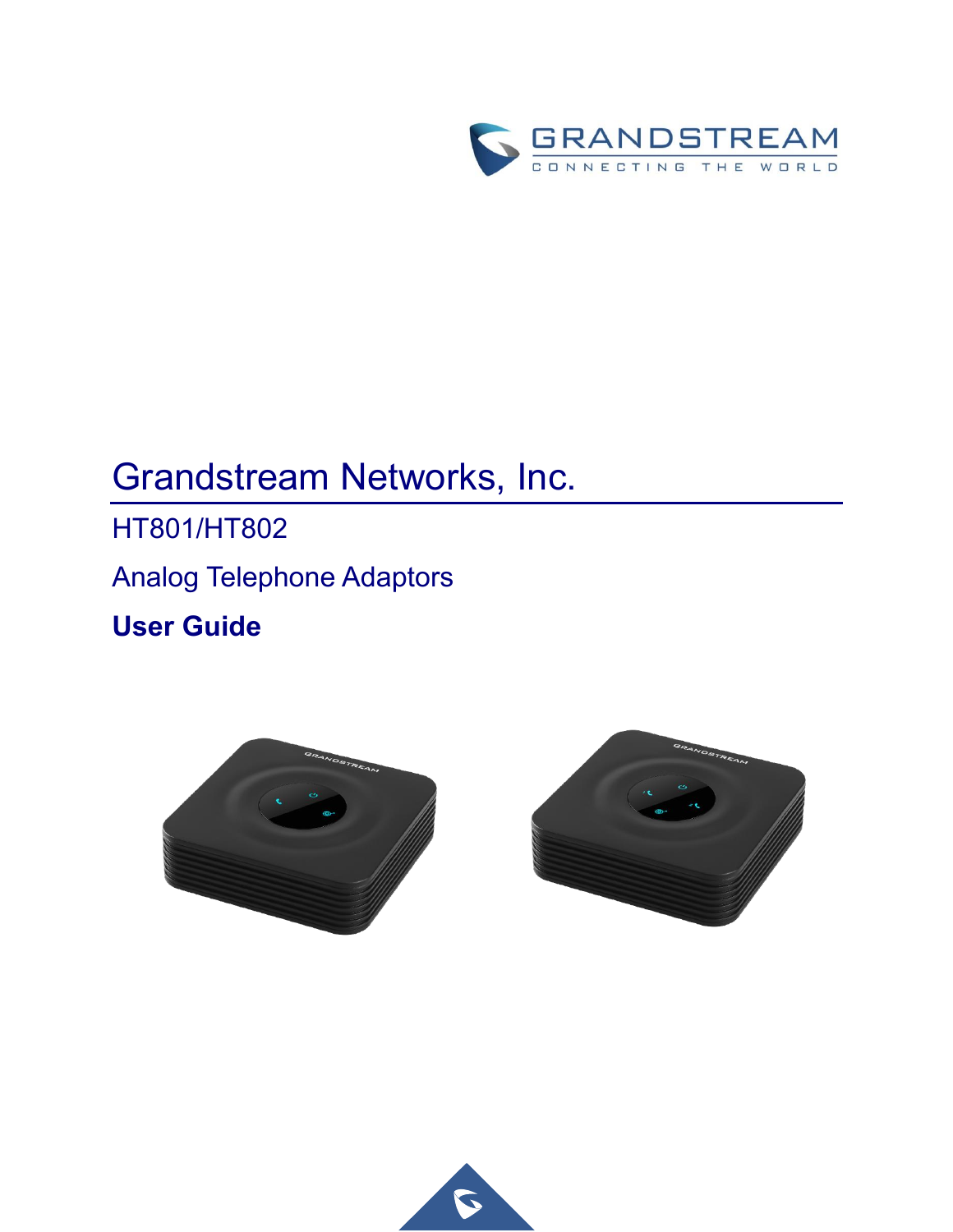

## **COPYRIGHT**

©2019 Grandstream Networks, Inc. [http://www.grandstream.com](http://www.grandstream.com/)

All rights reserved. Information in this document is subject to change without notice. Reproduction or transmittal of the entire or any part, in any form or by any means, electronic or print, for any purpose without the express written permission of Grandstream Networks, Inc. is not permitted.

The latest electronic version of this user manual is available for download here:

<http://www.grandstream.com/support>

Grandstream is a registered trademark and Grandstream logo is trademark of Grandstream Networks, Inc. in the United States, Europe and other countries.

## **CAUTION**

Changes or modifications to this product not expressly approved by Grandstream, or operation of this product in any way other than as detailed by this User Manual, could void your manufacturer warranty.

## **WARNING**

Please do not use a different power adaptor with your devices as it may cause damage to the products and void the manufacturer warranty.

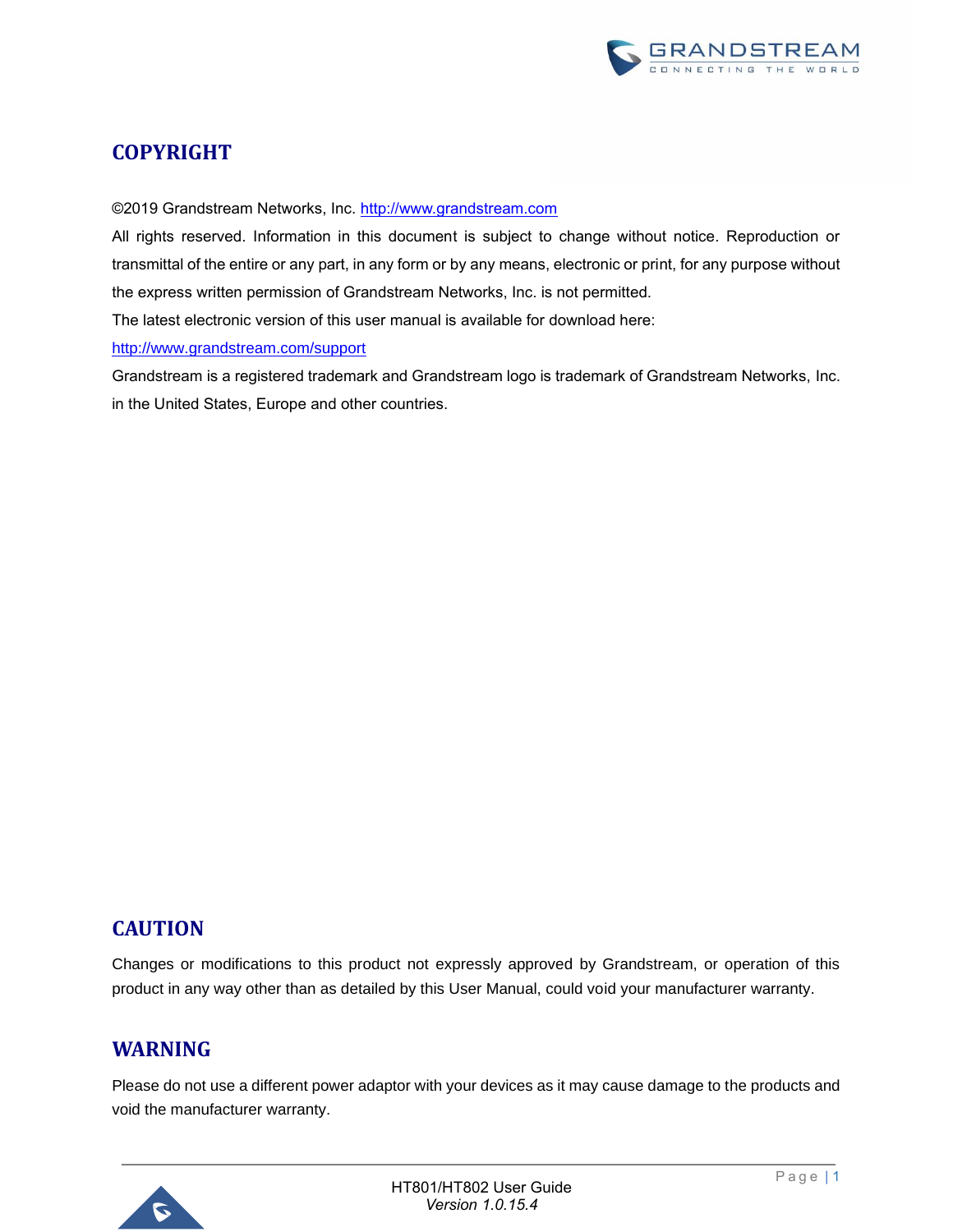

## **GNU GPL INFORMATION**

HT801/HT802 firmware contains third-party software licensed under the GNU General Public License (GPL). Grandstream uses software under the specific terms of the GPL. Please see the GNU General Public License (GPL) for the exact terms and conditions of the license.

Grandstream GNU GPL related source code can be downloaded from Grandstream web site from: <http://www.grandstream.com/support/faq/gnu-general-public-license/gnu-gpl-information-download>

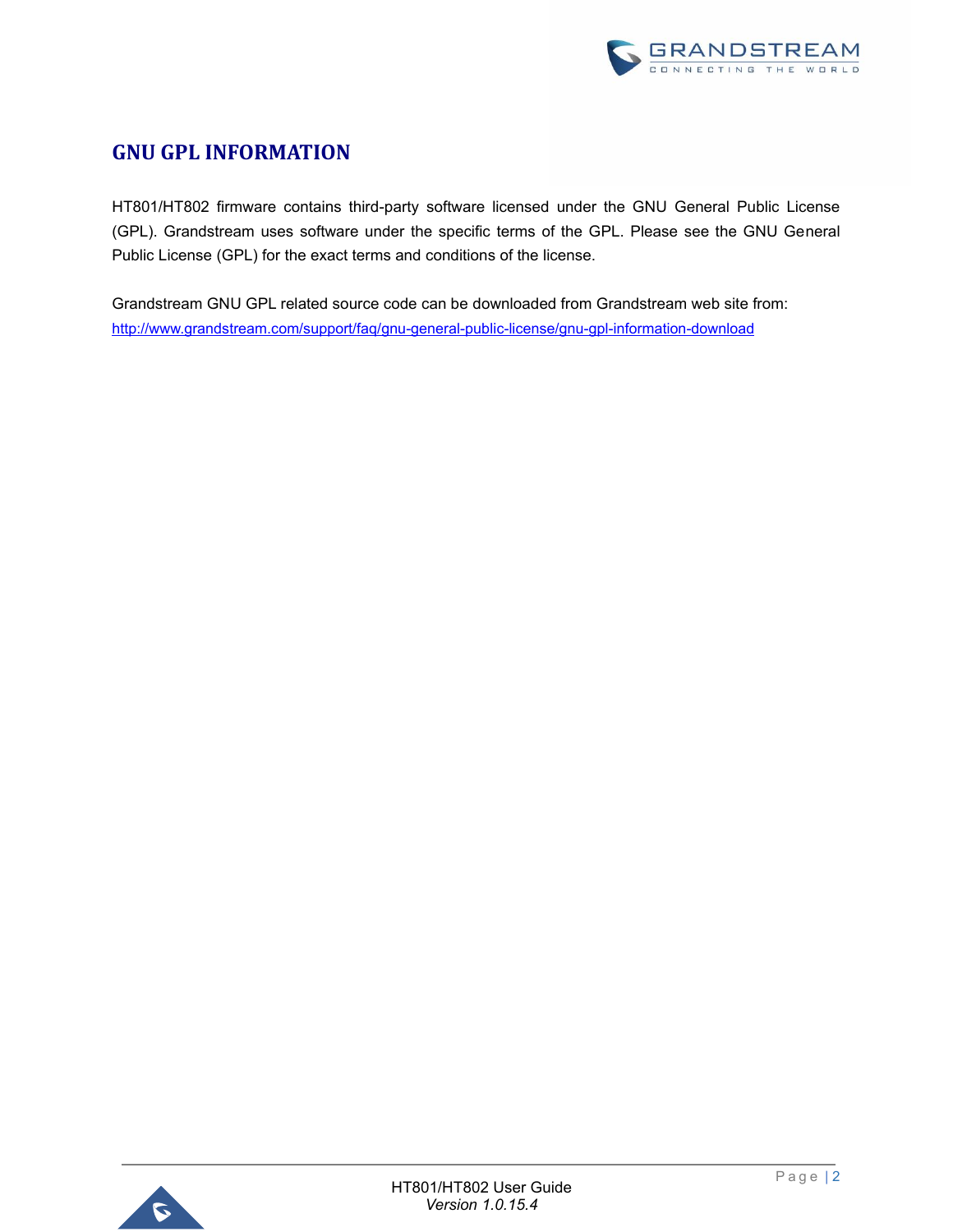

## **Table of Content**

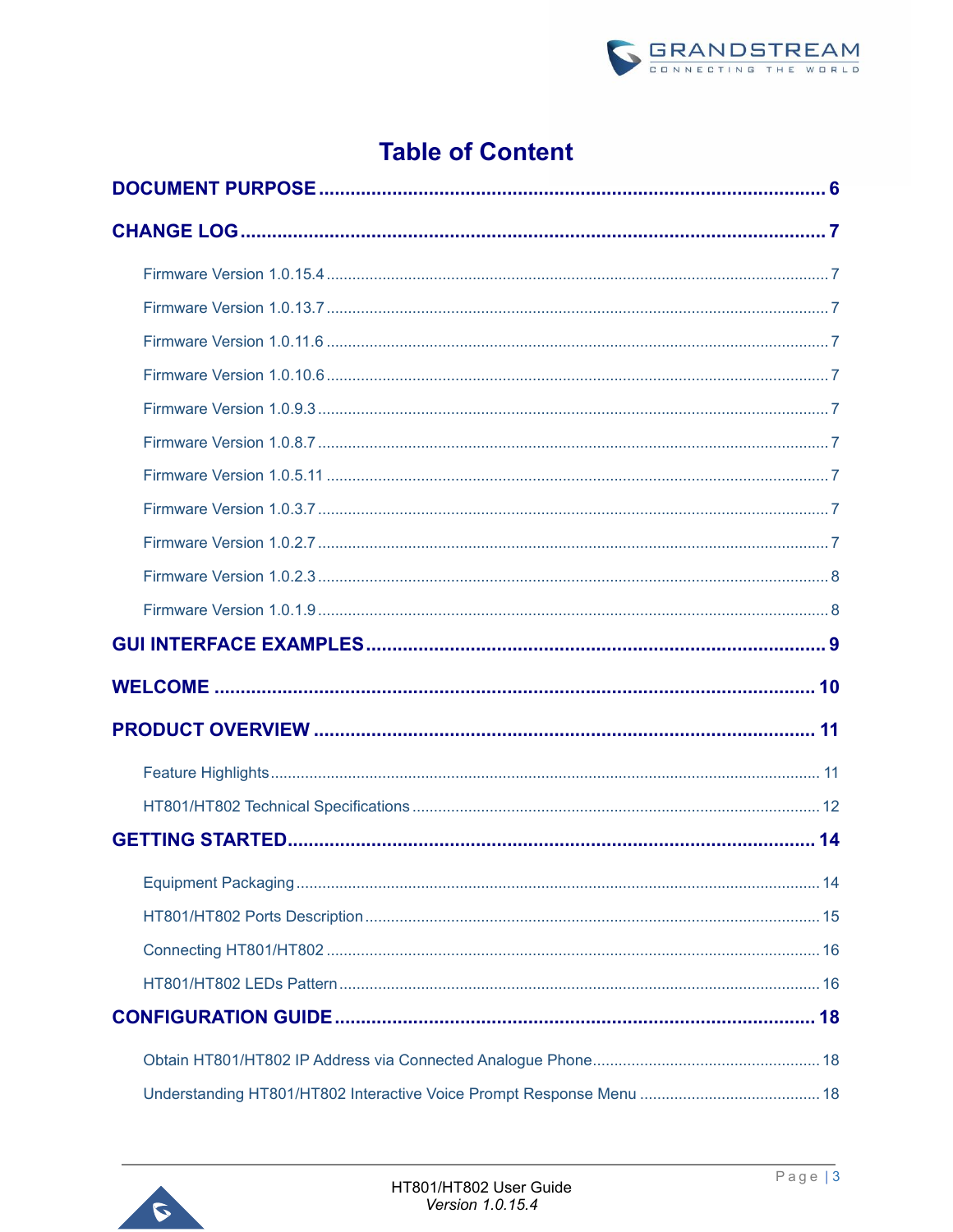

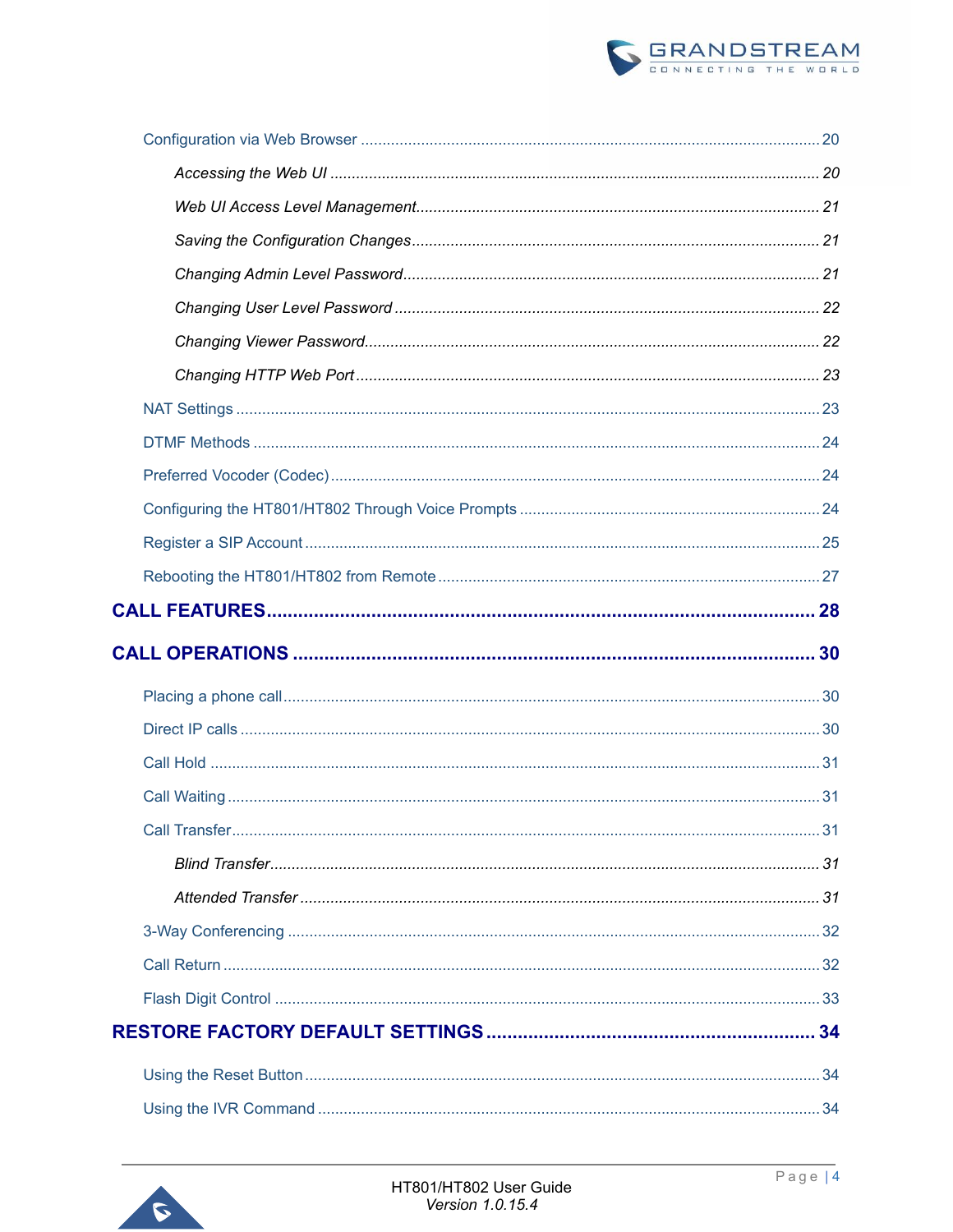

## **Table of Tables**

| Table 2: HT801/HT802 FXS Analog Telephone Adapter Technical Specifications  12 |
|--------------------------------------------------------------------------------|
|                                                                                |
|                                                                                |
|                                                                                |
|                                                                                |
|                                                                                |
|                                                                                |

## **Table of Figures**

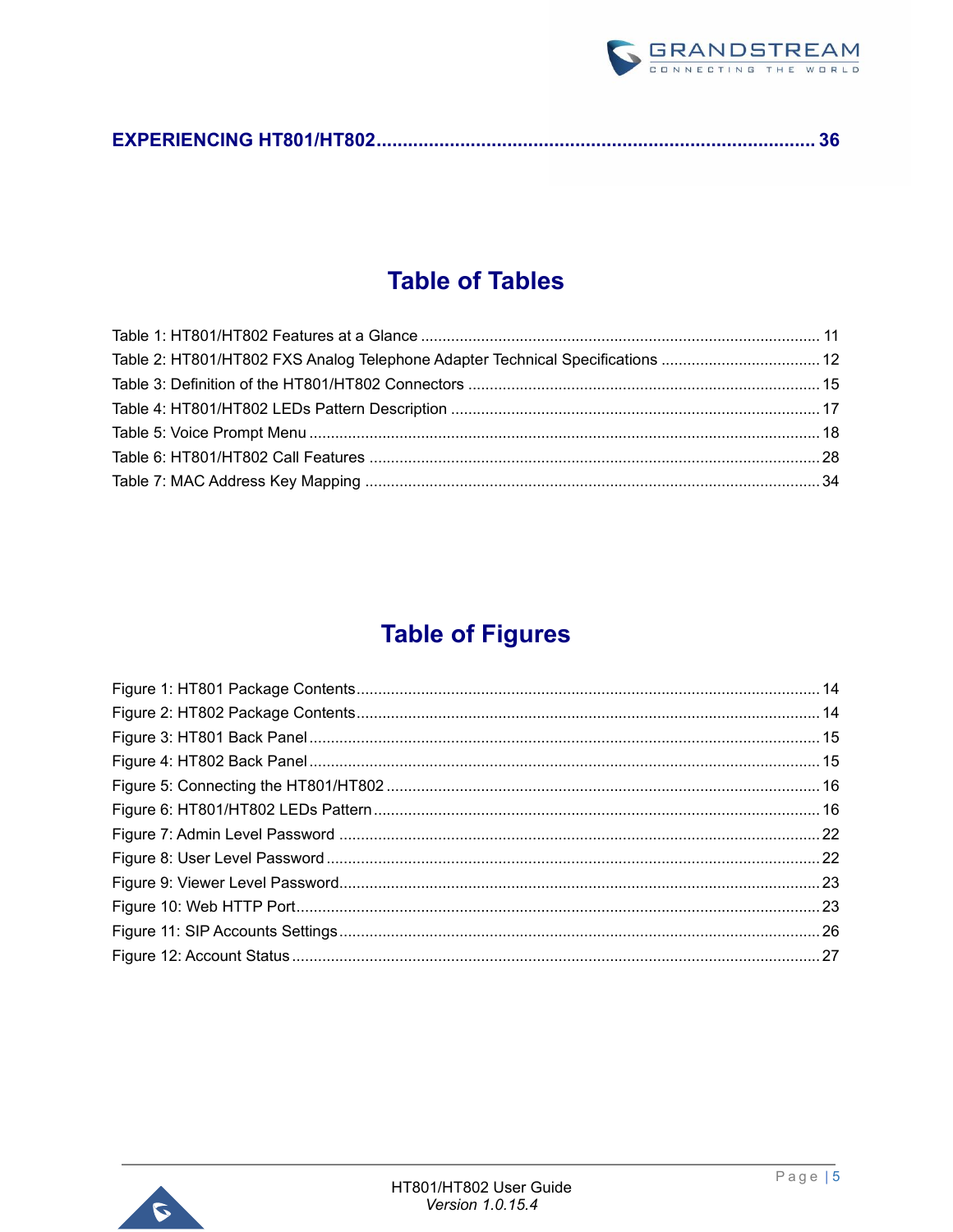

## <span id="page-6-0"></span>**DOCUMENT PURPOSE**

This document describes the basic concept and tasks necessary to use and configure your HT801/HT802. And it covers the topic of connecting and configuring the HT801/HT802, making basic operations and the call features. Please visit<http://www.grandstream.com/support> to download the latest "HT801/HT802 User Guide".

This guide covers following topics:

- Product overview.
- **[Getting started.](#page-14-0)**
- [Configuration guide.](#page-18-0)
- [Call features.](#page-28-0)
- [Call operations.](#page-30-0)
- [Upgrading and provisioning.](#page-30-0)
- [Restore factory default settings.](#page-34-0)

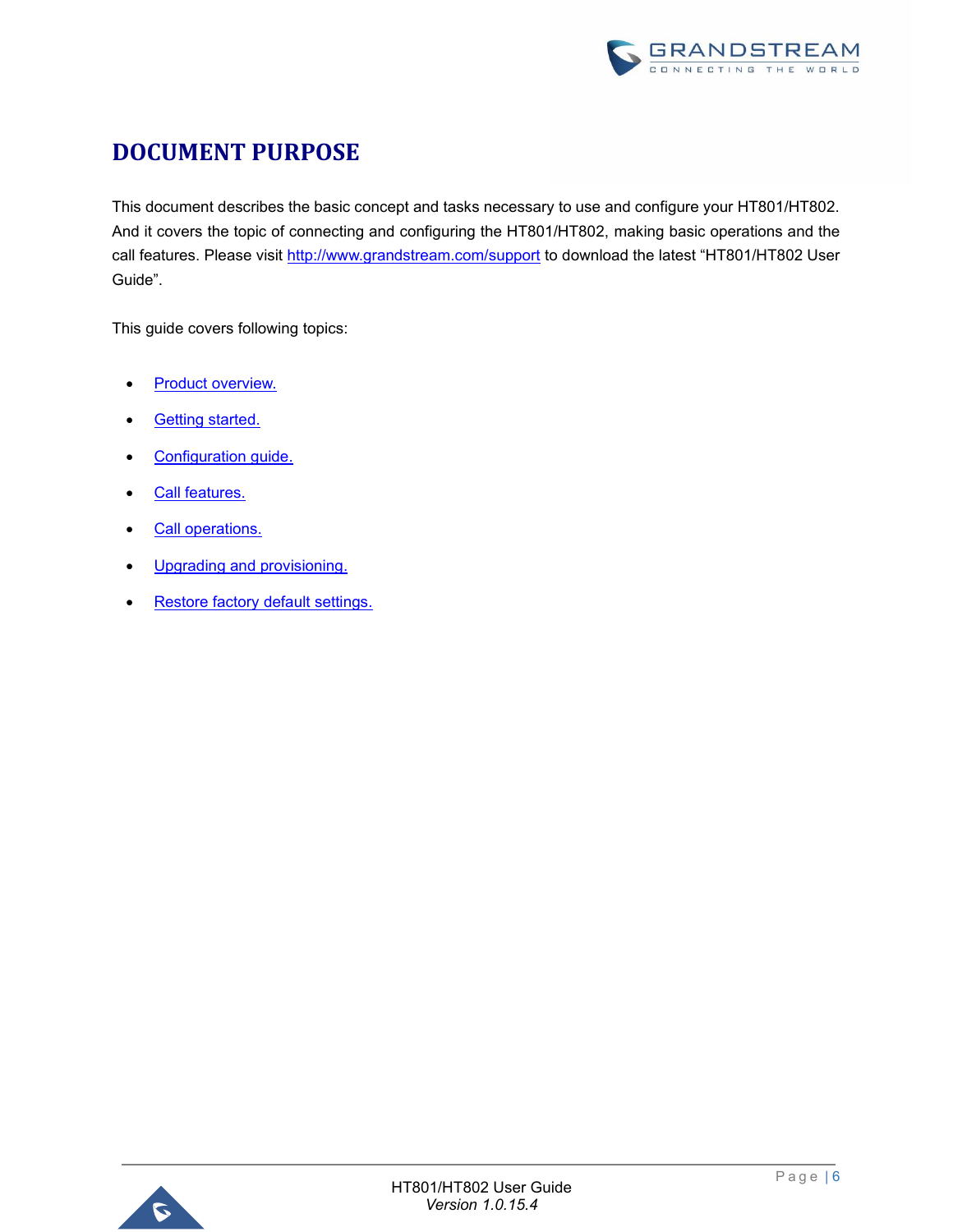

## <span id="page-7-0"></span>**CHANGE LOG**

This section documents significant changes from previous versions of user guide for HT801/HT802. Only major new features or major document updates are listed here. Minor updates for corrections or editing are not documented here.

## <span id="page-7-1"></span>**Firmware Version 1.0.15.4**

No major changes.

## <span id="page-7-2"></span>**Firmware Version 1.0.13.7**

<span id="page-7-3"></span>• Added the support to verify if configured Gateway is on the same subnet as the configured IP address.

### **Firmware Version 1.0.11.6**

No major changes.

## <span id="page-7-4"></span>**Firmware Version 1.0.10.6**

• Add support for codec G722. [\[HT801/HT802 Technical Specifications\]](#page-12-0)

### <span id="page-7-5"></span>**Firmware Version 1.0.9.3**

<span id="page-7-6"></span>• No major changes.

### **Firmware Version 1.0.8.7**

<span id="page-7-7"></span>• Added support for upgrade device via [FTP/FTPS] server. [\[Upgrade Protocol\]](#page-19-0) [\[UPGRADE PROTOCOL\]](#page-25-1)

### **Firmware Version 1.0.5.11**

- Changed default "Upgrade Via" from HTTP to HTTPS. [[Upgrade Protocol](#page-19-0)] [[UPGRADE PROTOCOL](#page-25-1)]
- Added support for 3 level access through RADIUS authorization (Admin, User and viewer).

### <span id="page-7-8"></span>**Firmware Version 1.0.3.7**

<span id="page-7-9"></span>No major changes.

## **Firmware Version 1.0.2.7**

No major changes.

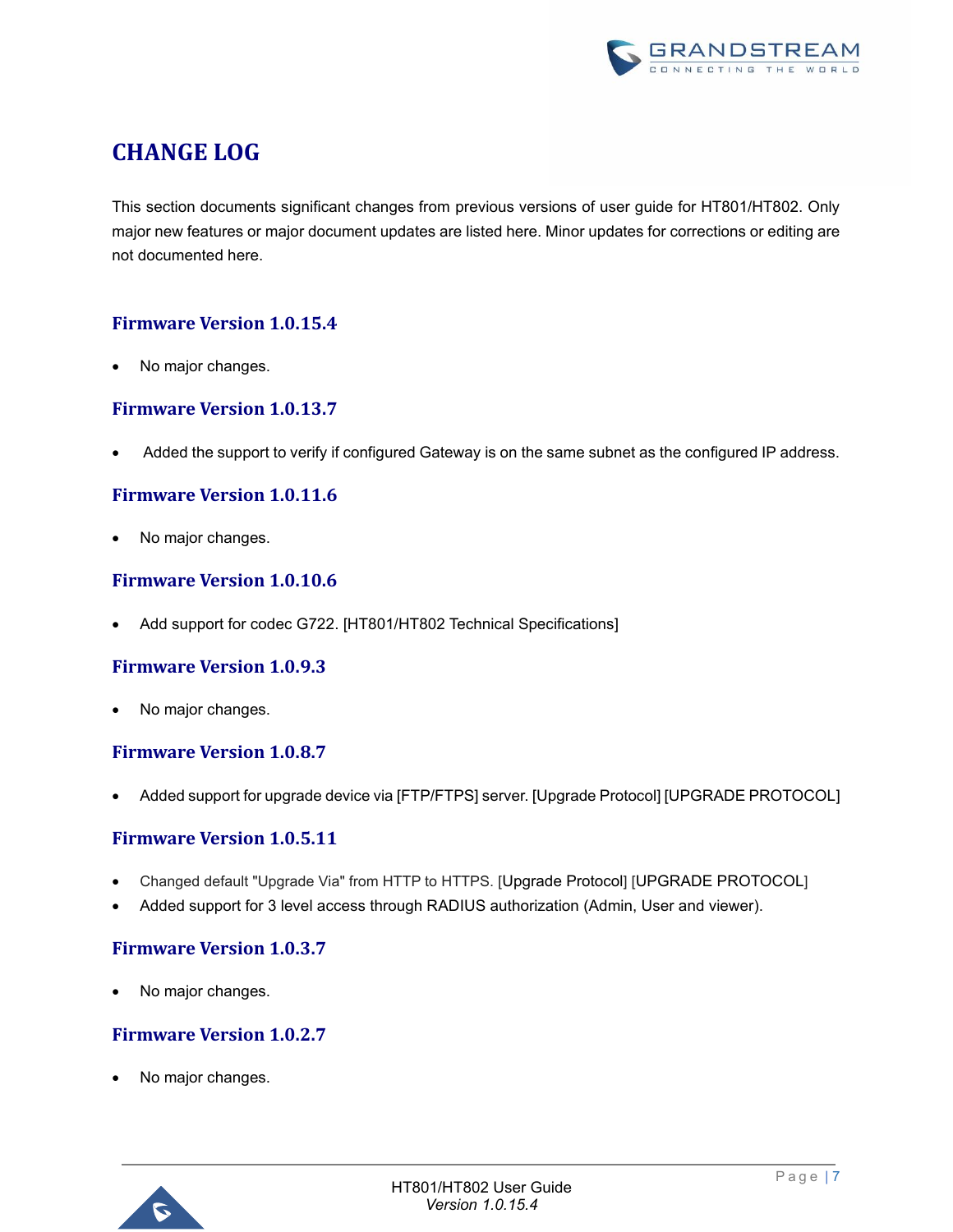

## <span id="page-8-0"></span>**Firmware Version 1.0.2.3**

• No major changes.

## <span id="page-8-1"></span>**Firmware Version 1.0.1.9**

• This is the initial version.

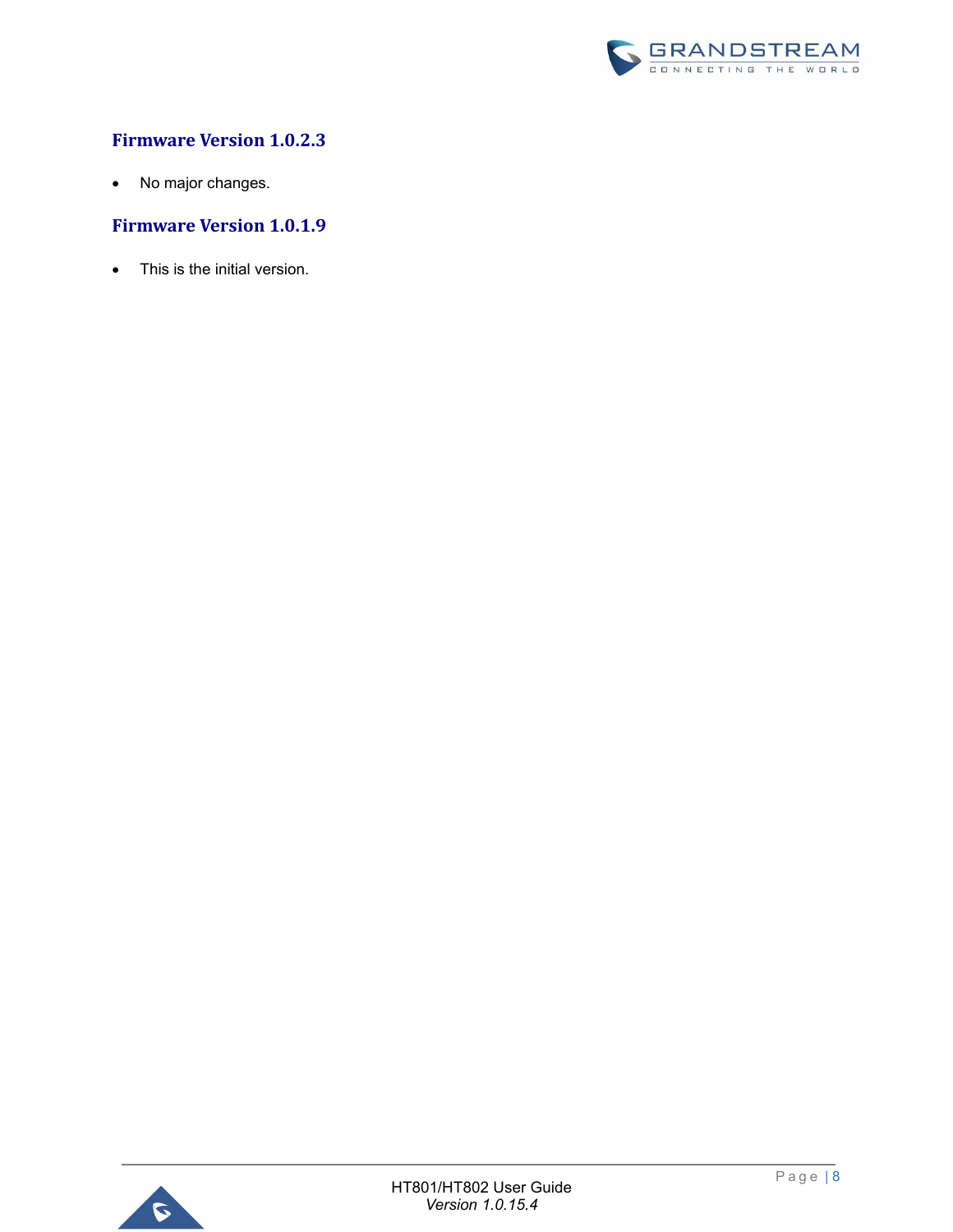

## <span id="page-9-0"></span>**GUI INTERFACE EXAMPLES**

[http://www.grandstream.com/sites/default/files/Resources/ht80X\\_web\\_gui.zip](http://www.grandstream.com/sites/default/files/Resources/ht80X_web_gui.zip)

- 1. Screenshot of Login Page
- 2. Screenshots of Status Page
- 3. Screenshots of Basic Settings Page
- 4. Screenshots of Advanced Settings Page
- 5. Screenshots of FXS Port 1 Page
- 6. Screenshots of FXS Port 2 Page

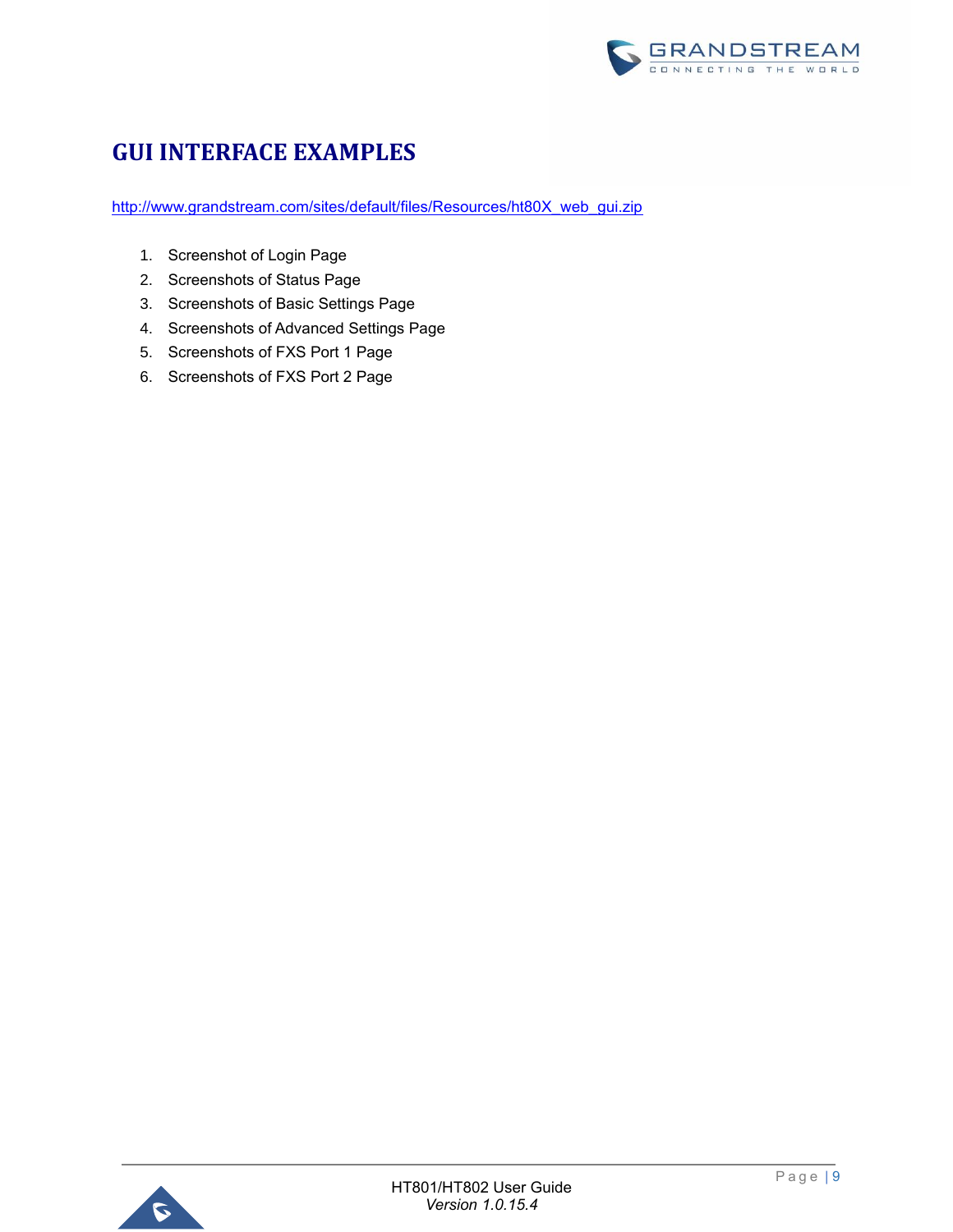

## <span id="page-10-0"></span>**WELCOME**

<span id="page-10-1"></span>The HT801/HT802 analog telephone adaptors provide transparent connectivity for analog phones and faxes to the world of internet voice. Connecting to any analog phone, fax or PBX, the HT801/HT802 are an effective and flexible solution for accessing internet-based telephone services and corporate intranet systems across established LAN and internet connections. The Grandstream handy tones HT801/HT802 are new additions to the popular handy tone ATA product family. This manual will help you learn how to operate and manage your HT801/HT802 analog telephone adaptor and make the best use of its many upgraded features including simple and quick installation, 3-way conferencing, direct IP-IP Calling, and new provisioning support among other features. The HT801/HT802 are very easy to manage and configure and are specifically designed to be an easy to use and affordable VoIP solution for both the residential user and the teleworker.

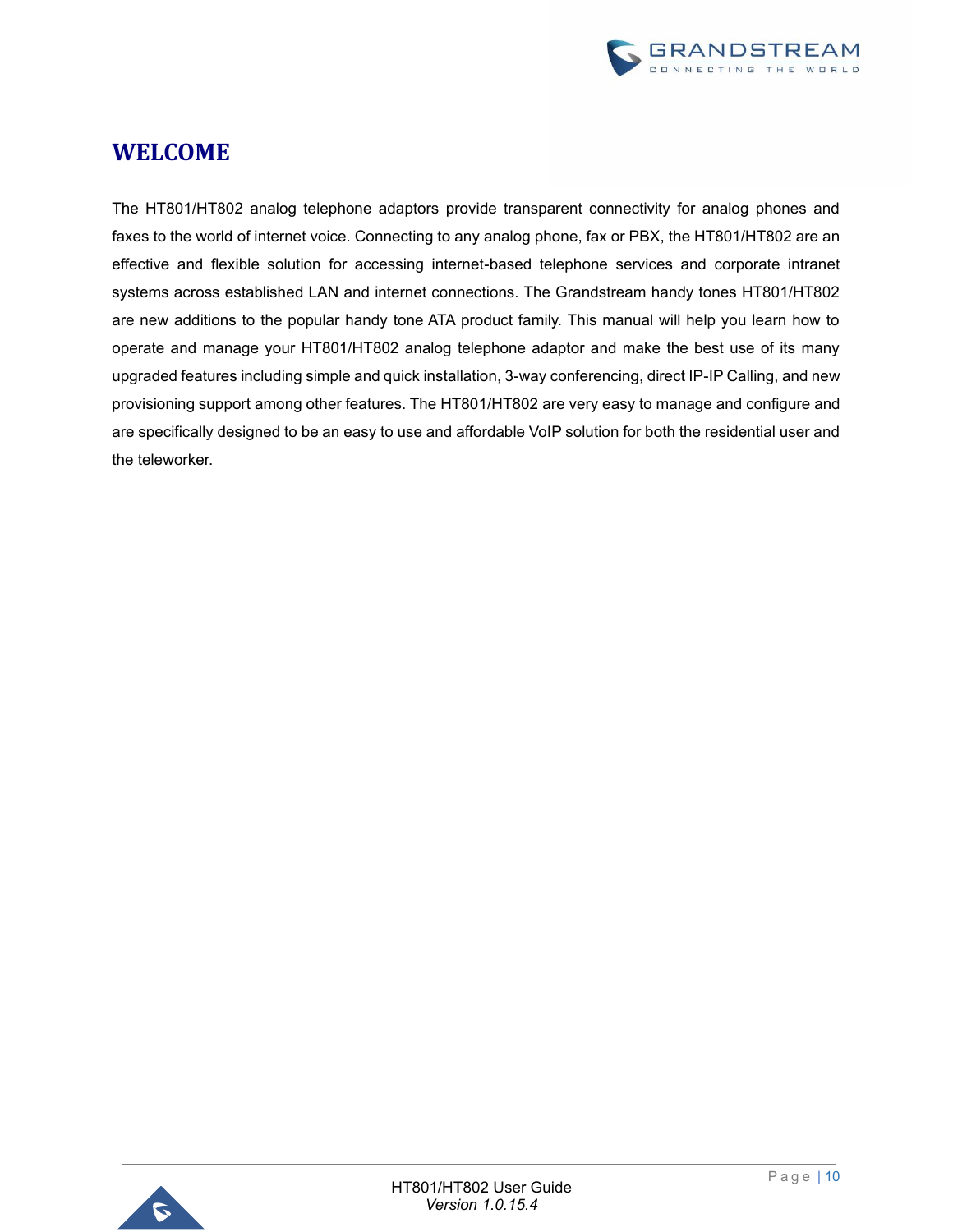

## <span id="page-11-0"></span>**PRODUCT OVERVIEW**

The HT801 is a one-port analog telephone adapter (ATA) while the HT802 is a 2-port analog telephone adapter (ATA) that allows users to create a high-quality and manageable IP telephony solution for residential and office environments. Its ultra-compact size, voice quality, advanced VoIP functionality, security protection and auto provisioning options enable users to take advantage of VoIP on analog phones and enables service providers to offer high quality IP service. The HT801/HT802 are an ideal ATA for individual use and for large scale commercial IP voice deployments.

## <span id="page-11-1"></span>**Feature Highlights**

The following table contains major features of HT801 and HT802:

<span id="page-11-2"></span>

#### **Table 1: HT801/HT802 Features at a Glance**

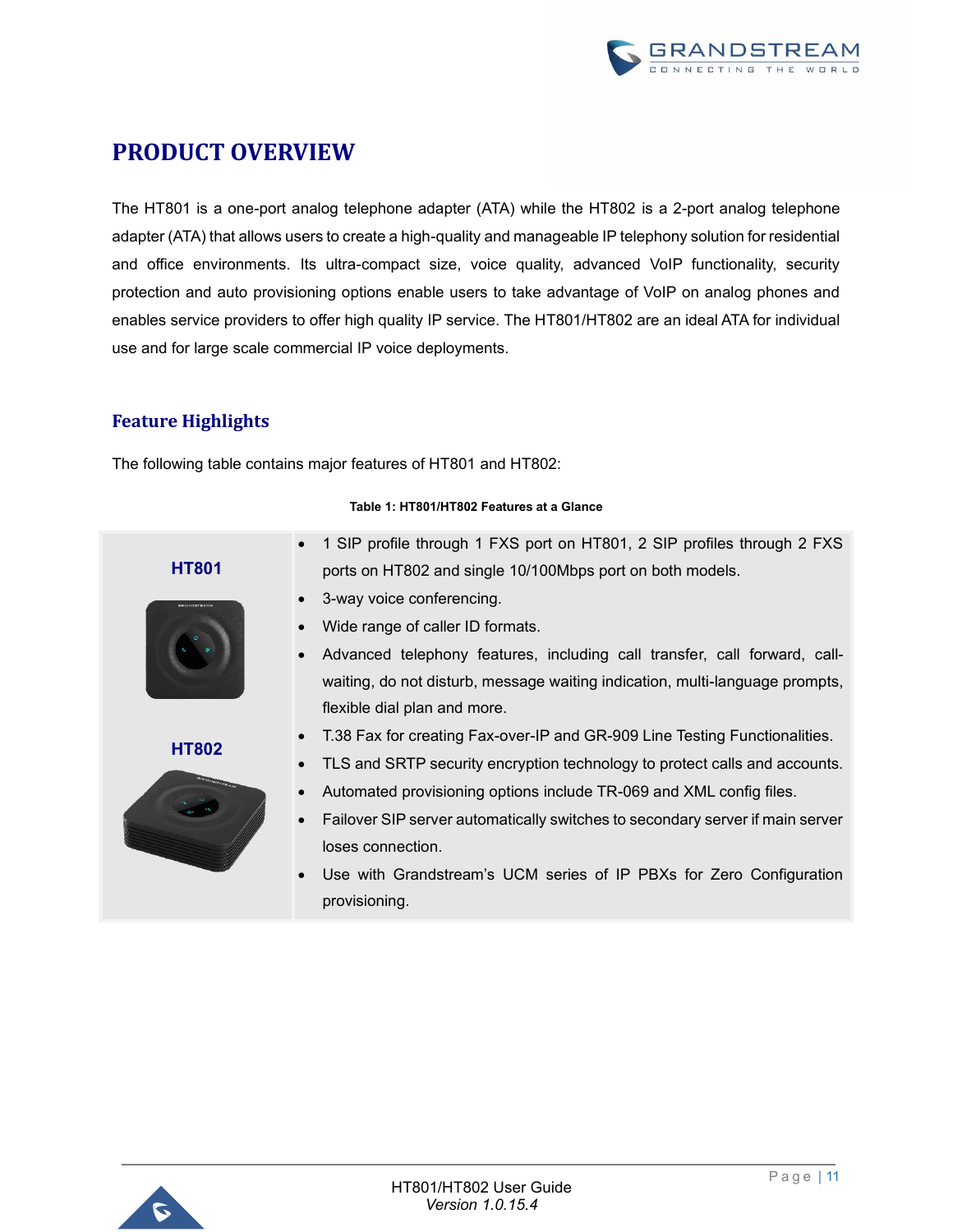

## <span id="page-12-0"></span>**HT801/HT802 Technical Specifications**

The following table resume all the technical specifications including the protocols / standards supported, voice codecs, telephony features, languages and Upgrade/ Provisioning settings for the HT801/HT802.

<span id="page-12-1"></span>

| <b>Interfaces</b>                          |                                                                                                                                                         |                                           |  |
|--------------------------------------------|---------------------------------------------------------------------------------------------------------------------------------------------------------|-------------------------------------------|--|
|                                            | <b>HT801</b><br><b>HT802</b>                                                                                                                            |                                           |  |
| <b>Telephone Interfaces</b>                | One (1) RJ11 FXS port<br>Two (2) RJ11 FXS ports.                                                                                                        |                                           |  |
| <b>Network Interface</b>                   | One (1) 10/100Mbps auto-sensing Ethernet port (RJ45).                                                                                                   |                                           |  |
| <b>LED Indicators</b>                      | POWER, INTERNET, PHONE                                                                                                                                  | POWER,<br>PHONE1,<br>INTERNET,<br>PHONE2. |  |
| <b>Factory Reset Button</b> Yes.           |                                                                                                                                                         |                                           |  |
| Voice, Fax, Modem                          |                                                                                                                                                         |                                           |  |
|                                            | <b>HT801</b>                                                                                                                                            | <b>HT802</b>                              |  |
| <b>Telephony Features</b>                  | Caller ID display or block, call waiting, flash, blind or attended transfer, forward,<br>hold, do not disturb, 3-way conference.                        |                                           |  |
| <b>Voice Codecs</b>                        | G.711 with Annex I (PLC) and Annex II (VAD/CNG), G.723.1, G.729A/B, G.726,<br>G722, iLBC, OPUS, dynamic jitter buffer, advanced line echo cancellation. |                                           |  |
| Fax over IP                                | T.38 compliant Group 3 Fax Relay up to 14.4kpbs and auto-switch to G.711 for<br>Fax Pass-through.                                                       |                                           |  |
| <b>Short/Long Haul</b><br><b>Ring Load</b> | 5 REN: Up to 1km on 24 AWG.<br>2 REN: Up to 1km on 24 AWG.                                                                                              |                                           |  |
| <b>Caller ID</b>                           | Bellcore Type 1 & 2, ETSI, BT, NTT, and DTMF-based CID.                                                                                                 |                                           |  |
| <b>Disconnect Methods</b>                  | Busy Tone, Polarity Reversal/Wink, Loop Current.                                                                                                        |                                           |  |
| <b>Signaling</b>                           |                                                                                                                                                         |                                           |  |
|                                            | <b>HT801</b>                                                                                                                                            | <b>HT802</b>                              |  |
|                                            | TCP/IP/UDP, RTP/RTCP, FTP/FTPS, HTTP/HTTPS, ARP/RARP, ICMP, DNS,                                                                                        |                                           |  |
| <b>Network Protocols</b>                   | DHCP, NTP, TFTP, SSH, Telnet, STUN, SIP (RFC3261), SIP over TCP/TLS,<br>SRTP, TR-069, DDNS.                                                             |                                           |  |
| QoS                                        | Layer 3 (ToS, DiffServ, MPLS).                                                                                                                          |                                           |  |
| <b>DTMF Methods</b>                        | In-audio, RFC2833 and/or SIP INFO.                                                                                                                      |                                           |  |
| <b>Provisioning and</b><br><b>Control</b>  | HTTP, HTTPS, FTP, FTPS, SSH, Telnet, TFTP, TR-069, secure and automated<br>provisioning using AES encryption, syslog.                                   |                                           |  |

#### **Table 2: HT801/HT802 FXS Analog Telephone Adapter Technical Specifications**

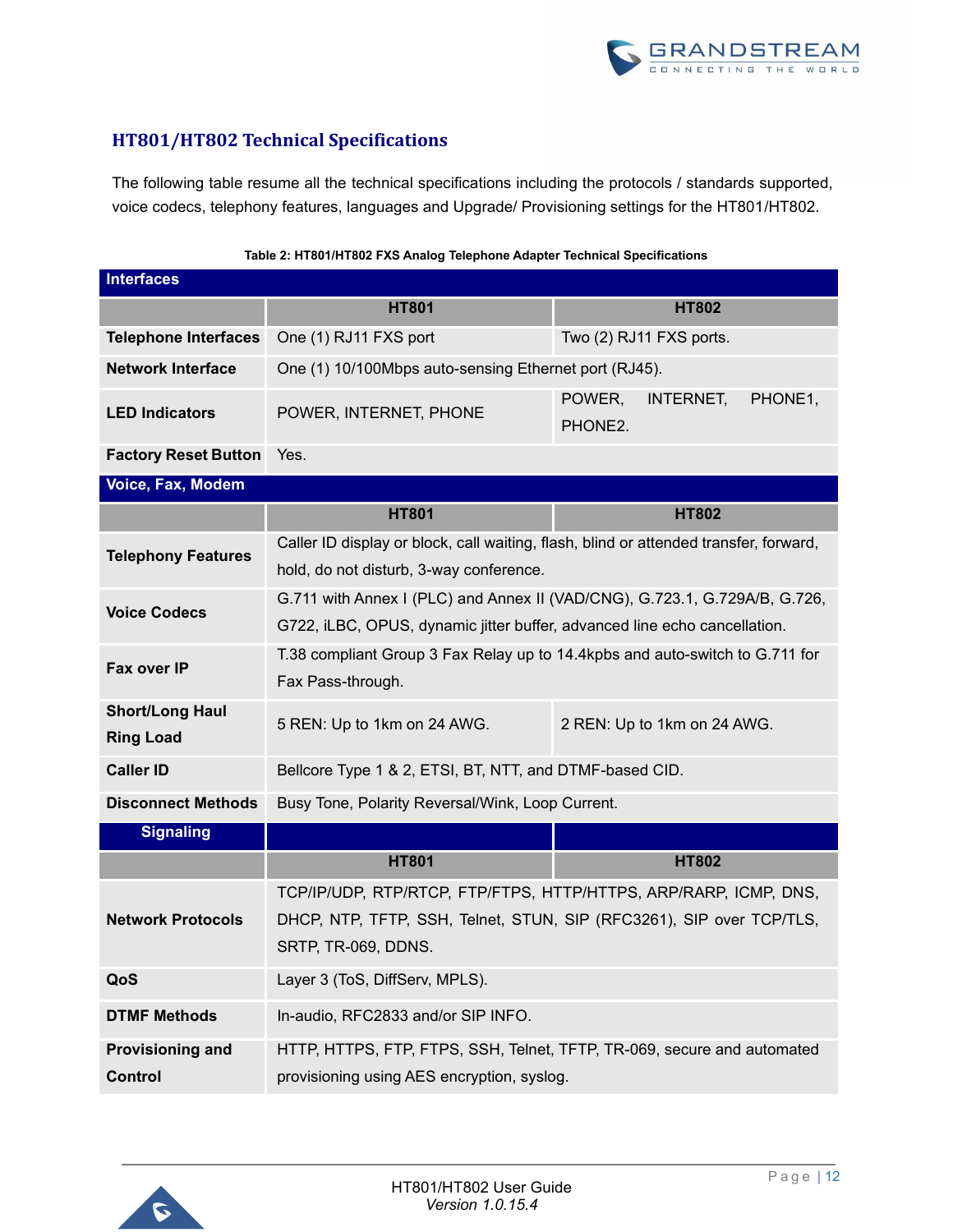

| <b>Security</b>        |                                                                        |                                          |  |
|------------------------|------------------------------------------------------------------------|------------------------------------------|--|
|                        | <b>HT801</b>                                                           | <b>HT802</b>                             |  |
| Media                  | SRTP.                                                                  |                                          |  |
| Control                | TLS/SIPS/HTTPS/SSH/Telnet.                                             |                                          |  |
| <b>Management</b>      | Syslog support, SSH, Telnet remote management using web browser.       |                                          |  |
| <b>Physical</b>        |                                                                        |                                          |  |
|                        | <b>HT801</b>                                                           | <b>HT802</b>                             |  |
| <b>Universal Power</b> | Input: 100-240VAC, 50-60Hz.                                            |                                          |  |
| <b>Supply</b>          | Output: 5.0VDC/1.0A.                                                   |                                          |  |
|                        | Operational: $32^{\circ}$ – 104°F or 0° – 40°C.                        |                                          |  |
| <b>Environmental</b>   | Storage: $14^{\circ} - 140^{\circ}$ F or $-10^{\circ} - 60^{\circ}$ C. |                                          |  |
|                        | Humidity: 10 - 90% Non-condensing.                                     |                                          |  |
| <b>Dimensions and</b>  | 100mm x 100mm x 29.5mm                                                 | 100mm x 100mm x 29.5mm<br>$\bullet$      |  |
| Weight                 | 102g<br>$\bullet$                                                      | 114g (without package).                  |  |
| <b>Compliance</b>      |                                                                        |                                          |  |
|                        | <b>HT801</b>                                                           | <b>HT802</b>                             |  |
|                        | FCC Part15B<br>EN55032,<br>EN55024,                                    | <b>FCC</b><br>15B,<br>AS/NZS<br>CISPR22. |  |
| <b>Compliance</b>      | EN61000-3-2,<br>EN61000-3-3,                                           | AS/NZS60950, EN55022, EN55024,           |  |
|                        | CISPR22,<br>EN60950-1,<br>AS/NZS                                       | EN60950, EN61000-3-2, EN61000-3-         |  |
|                        | AS/NZS60950.1, S003                                                    | 3, UL (Power supply).                    |  |

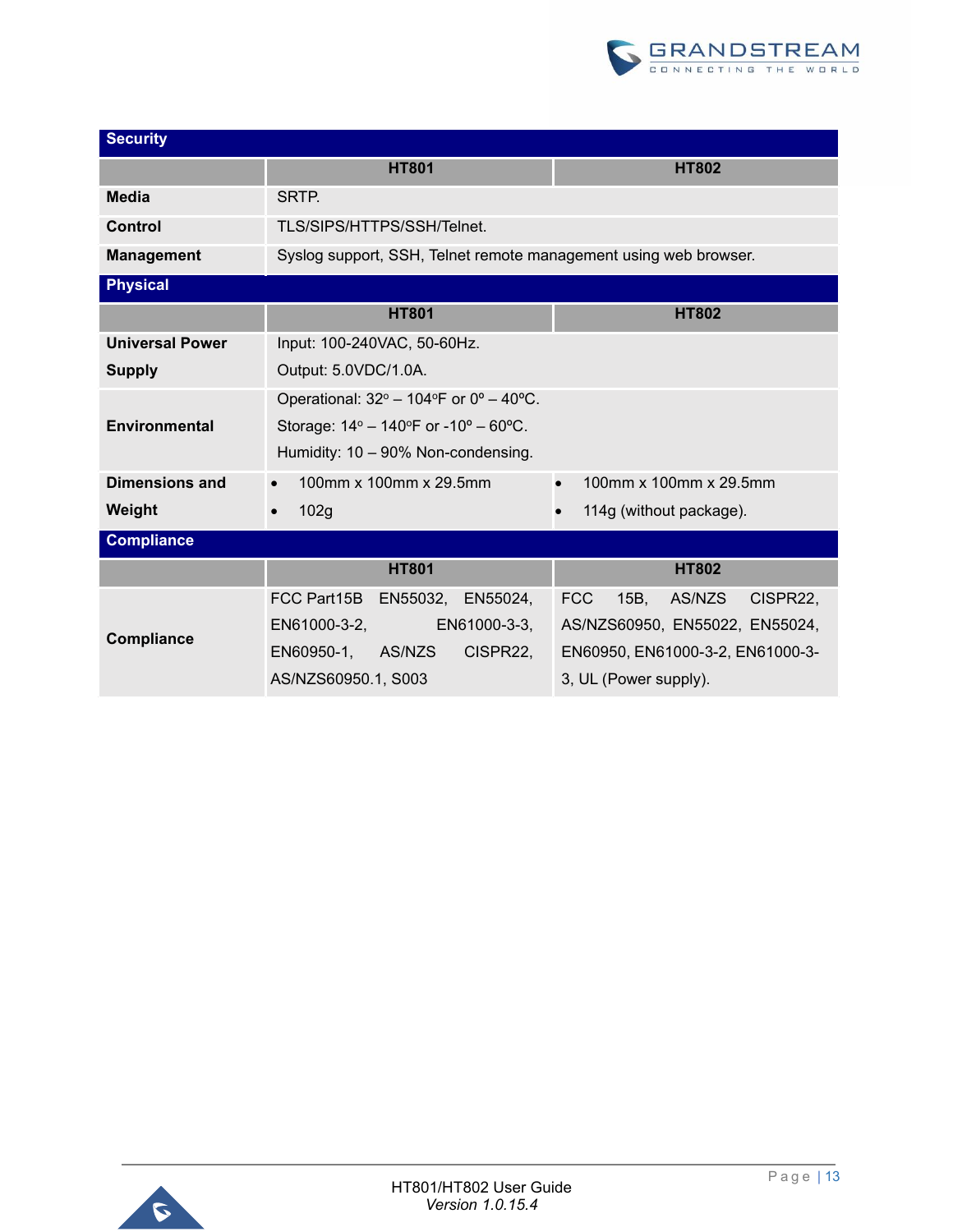

## <span id="page-14-0"></span>**GETTING STARTED**

This chapter provides basic installation instructions including the list of the packaging contents and information for obtaining the best performance with the HT801/HT802.

## <span id="page-14-1"></span>**Equipment Packaging**

The HT801 ATA package contains:







1x HT801 1x 5V Power Adapter



1x Ethernet Cable



1x Quick Installation Guide 1x GPL Statement

**Figure 1: HT801 Package Contents**

The HT802 ATA package contains:





1x Ethernet Cable



1x HT802 1x 5V Power Adapter



1x Quick Installation Guide 1x GPL Statement

#### **Figure 2: HT802 Package Contents**

<span id="page-14-2"></span>**Note:** Check the package before installation. If you find anything missing, contact your system administrator.

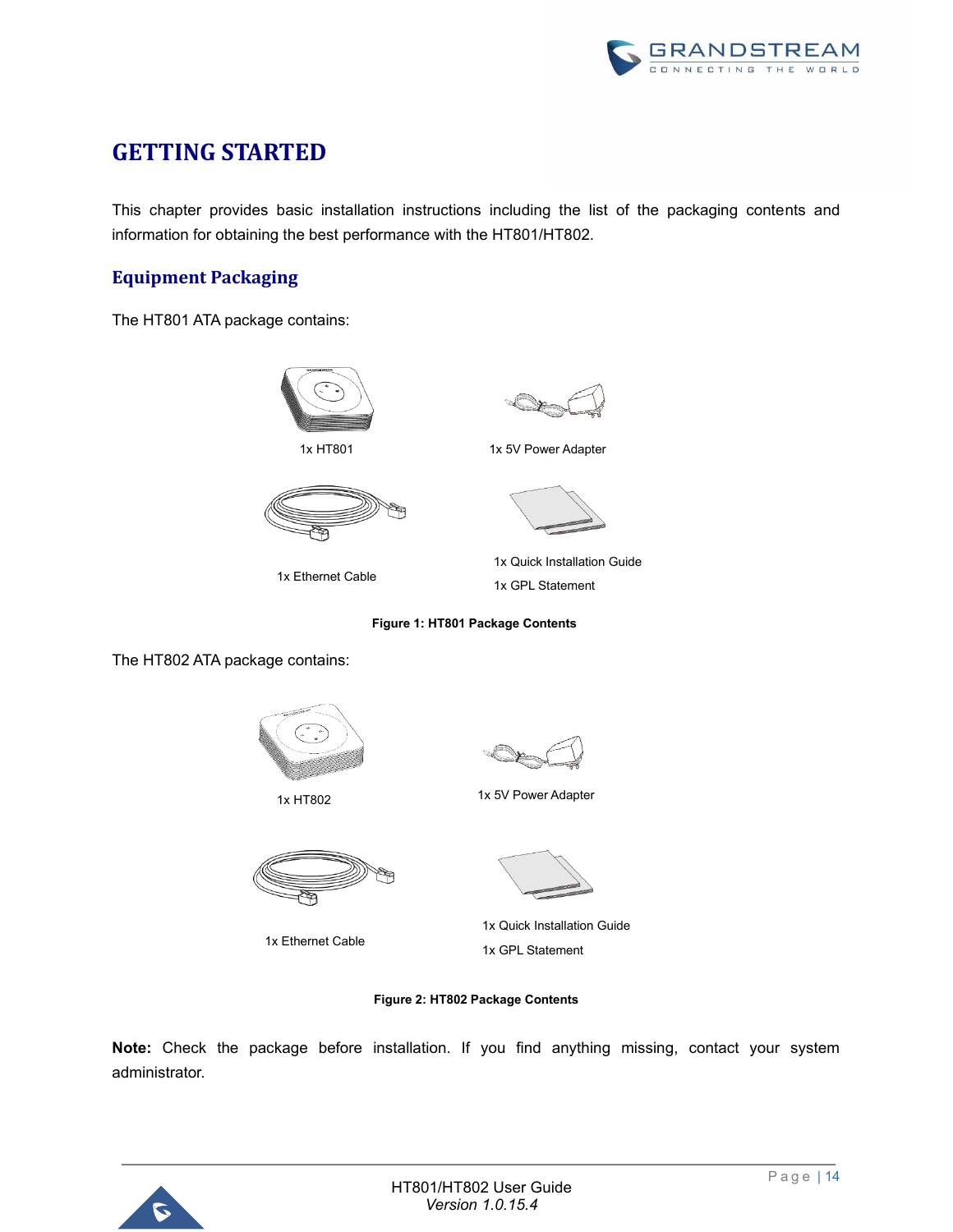

## <span id="page-15-0"></span>**HT801/HT802 Ports Description**



The following figure describes the different ports on the back panel of the HT801.

**Figure 3: HT801 Back Panel**

The following figure describes the different ports on the back panel of the HT802.



**Figure 4: HT802 Back Panel**

#### **Table 3: Definition of the HT801/HT802 Connectors**

<span id="page-15-2"></span><span id="page-15-1"></span>

| <b>Phone for HT801</b>           | Used to connect the analog phones / fax machines to the phone adapter                                |  |  |
|----------------------------------|------------------------------------------------------------------------------------------------------|--|--|
| <b>Phone 1 &amp; 2 for HT802</b> | using an RJ-11 telephone cable.                                                                      |  |  |
| Internet port                    | Used to connect the phone adapter to your router or gateway using an<br>Ethernet RJ45 network cable. |  |  |
| <b>Micro USB Power</b>           | Connects the phone adapter to PSU $(5V – 1A)$ .                                                      |  |  |
| <b>Reset</b>                     | Factory reset button, press for 7 seconds to reset factory default settings.                         |  |  |

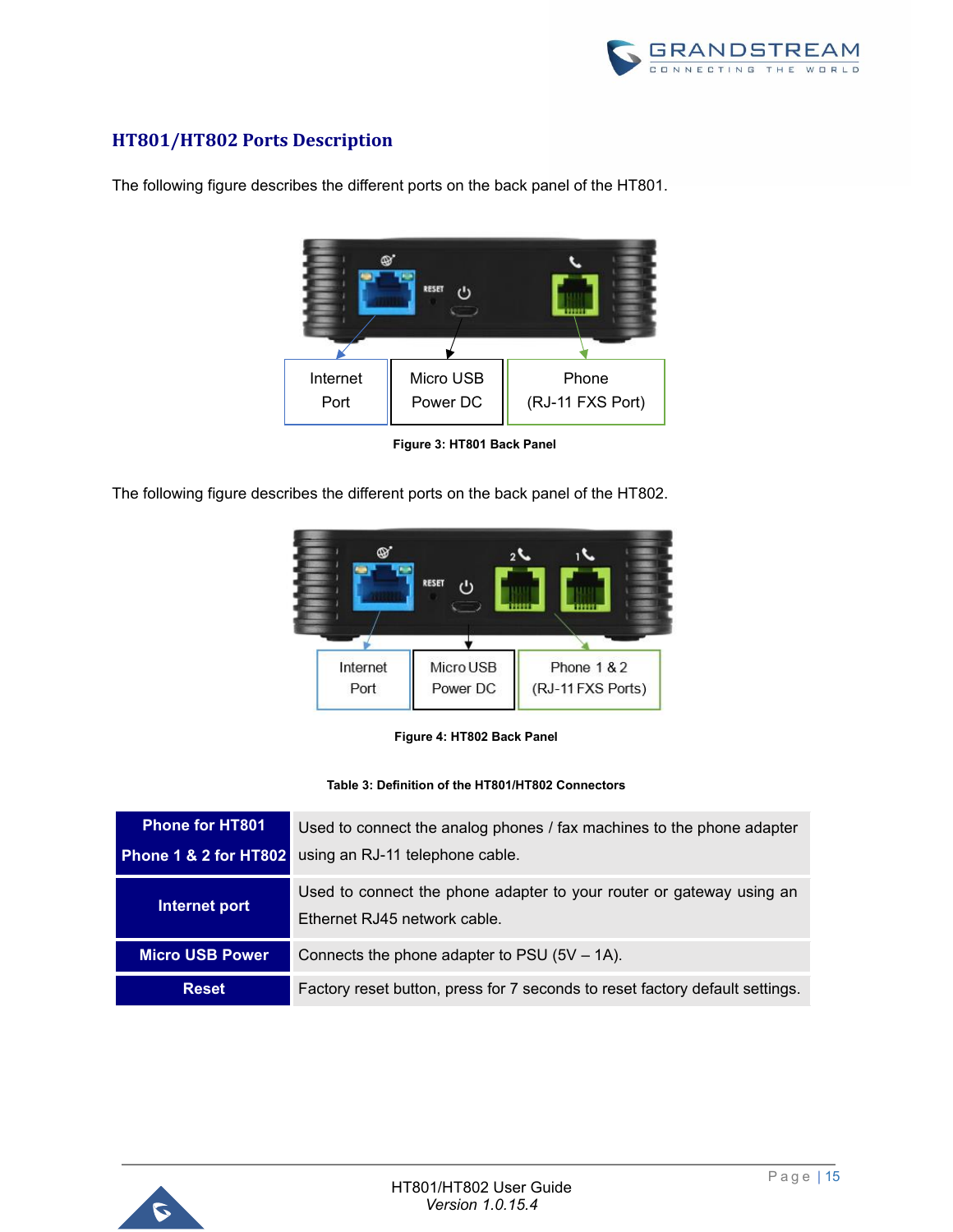

## <span id="page-16-0"></span>**Connecting HT801/HT802**

The HT801 and HT802 are designed for easy configuration and easy installation, to connect your HT801 or HT802, please follow the steps above:

- 1. Insert a standard RJ11 telephone cable into the phone port and connect the other end of the telephone cable to a standard touch-tone analog telephone.
- 2. Insert the Ethernet cable into the internet or LAN port of the HT801/ht802 and connect the other end of the Ethernet cable to an uplink port (a router or a modem, etc.)
- 3. Insert the power adapter into the HT801/HT802 and connect it to a wall outlet.

Power, Ethernet and Phone LEDs will be solidly lit when the HT801/HT802 is ready for use.



**Figure 5: Connecting the HT801/HT802**

## <span id="page-16-2"></span><span id="page-16-1"></span>**HT801/HT802 LEDs Pattern**

There are 3 LED buttons on HT801 and 4 LED buttons on HT802 that help you manage the status of your Handy Tone.



**Figure 6: HT801/HT802 LEDs Pattern**

<span id="page-16-3"></span>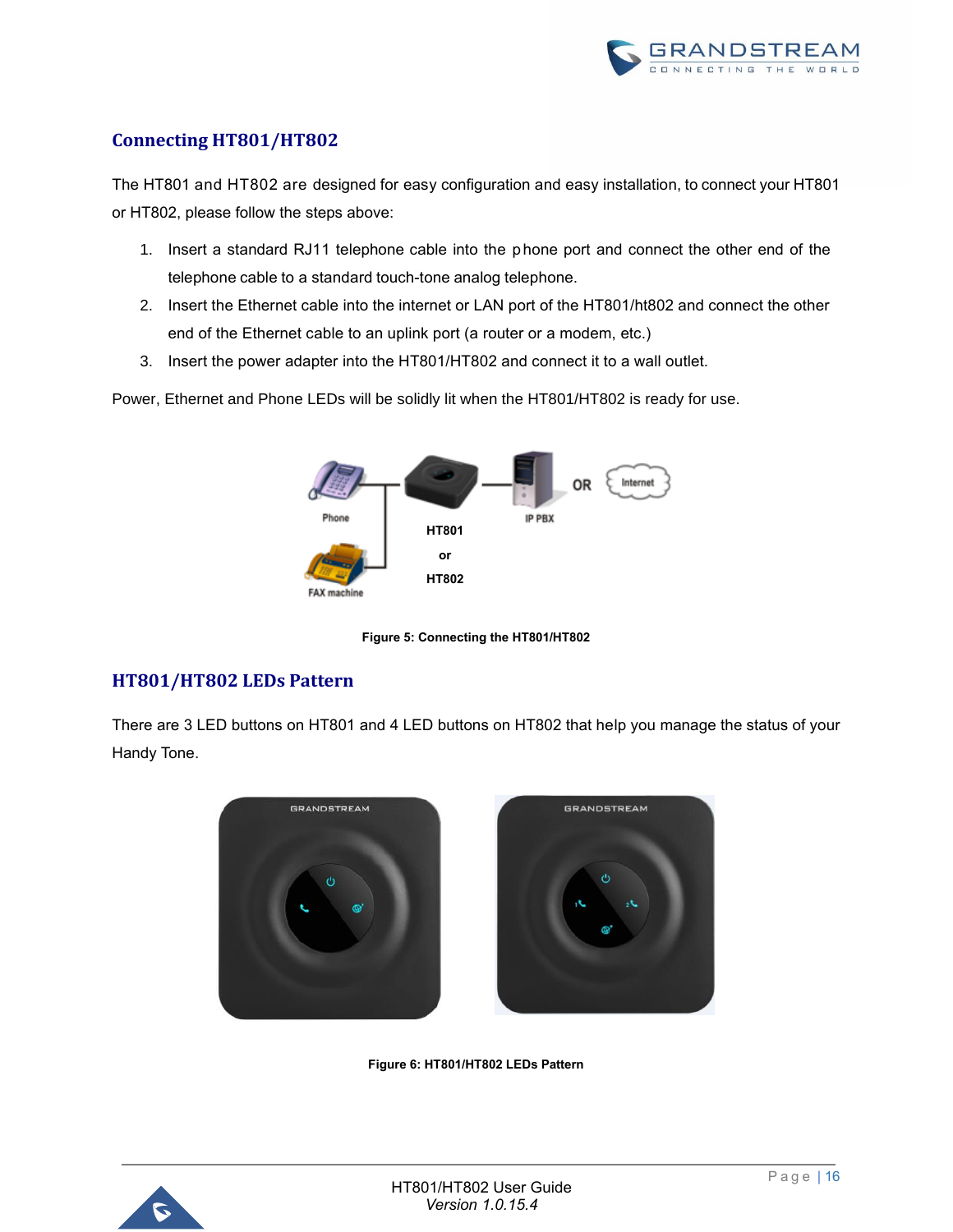

#### **Table 4: HT801/HT802 LEDs Pattern Description**

<span id="page-17-0"></span>

| <b>LED Lights</b>                 | <b>Status</b>                                                                                                                                                                                        |  |  |
|-----------------------------------|------------------------------------------------------------------------------------------------------------------------------------------------------------------------------------------------------|--|--|
| <b>Power LED</b>                  | The Power LED lights up when the HT801/HT802 is powered on and it<br>flashes when the HT801/HT802 is booting up.                                                                                     |  |  |
| <b>Internet LED</b>               | The Ethernet LED lights up when the HT801/HT802 is connected to your<br>network through the Ethernet port and it flashes when there is data being<br>sent or received.                               |  |  |
| <b>Phone LED for HT801</b>        | The phone LED 1 & 2 indicates status of the respective FXS Ports-phone on<br>the back panel                                                                                                          |  |  |
| Phone LED 1&2 for<br><b>HT802</b> | • OFF - Unregistered<br>ON (Solid Blue) - Registered and Available<br>$\bullet$<br>Blinking every second - Off-Hook / Busy<br>$\bullet$<br>Slow blinking - FXS LEDs indicates voicemail<br>$\bullet$ |  |  |

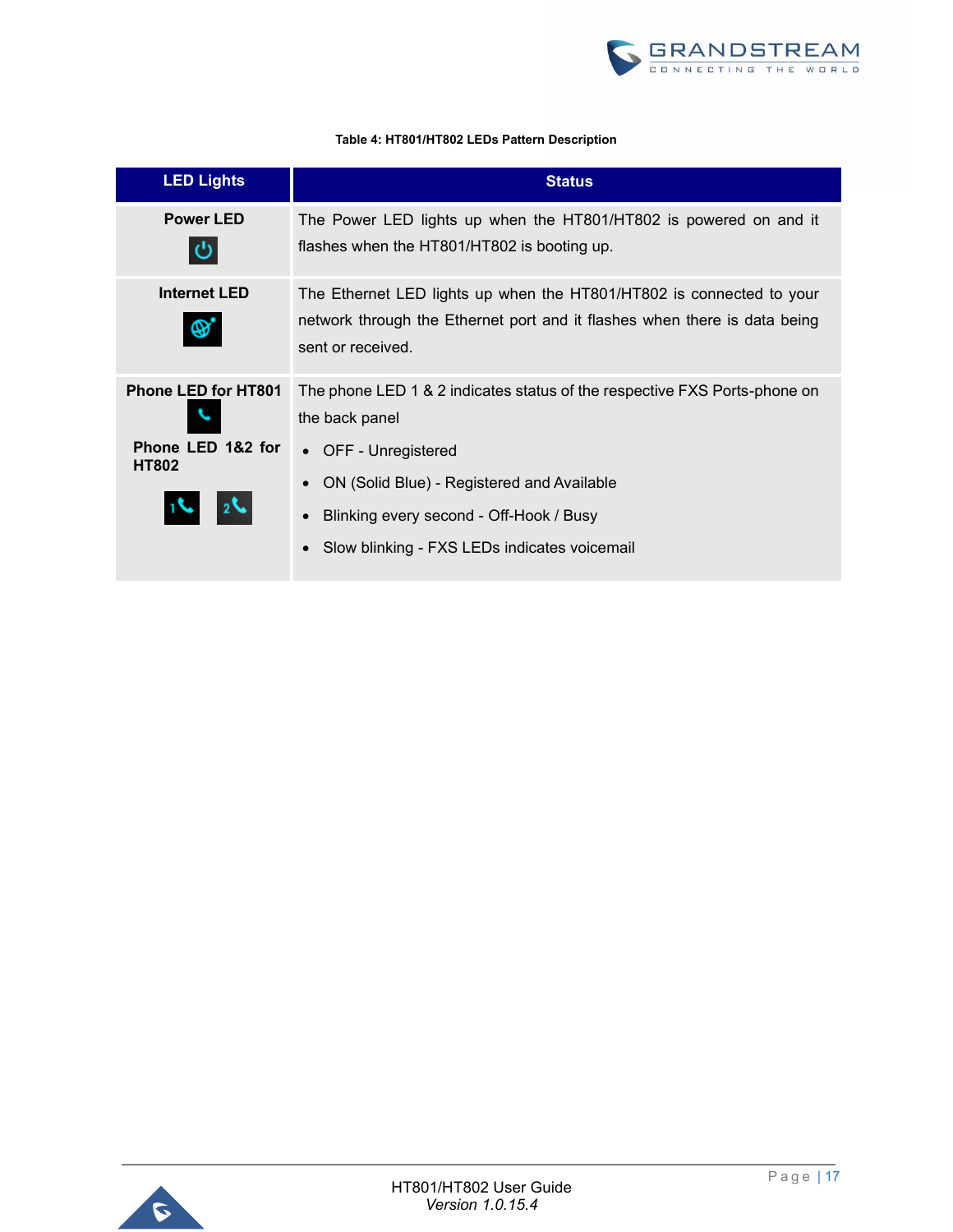

## <span id="page-18-0"></span>**CONFIGURATION GUIDE**

The HT801/HT802 can be configured via one of two ways:

- The IVR voice prompt menu.
- The Web GUI embedded on the HT801/HT802 using PC's web browser.

## <span id="page-18-1"></span>**Obtain HT801/HT802 IP Address via Connected Analogue Phone**

HT801/HT802 is by default configured to obtain the IP address from DHCP server where the unit is located. To know which IP address is assigned to your HT801/HT802, you should access to the ["Interactive Voice](#page-18-2)  [Response Menu"](#page-18-2) of your adapter via the connected phone and check its IP address mode.

Please refer to the steps below to access the interactive voice response menu:

- 1. Use a telephone connected to phone for the HT801 or phone 1 or phone 2 ports of your HT802.
- 2. Press \*\*\* (press the star key three times) to access the IVR menu and wait until you hear "Enter the menu option ".
- 3. Press 02 and the current IP address will be announced.

## <span id="page-18-2"></span>**Understanding HT801/HT802 Interactive Voice Prompt Response Menu**

The HT801/HT802 has a built-in voice prompt menu for simple device configuration which lists actions, commands, menu choices, and descriptions. The IVR menu work with any phone connected to the HT801/HT802. Pick up the handset and dial "\*\*\*" to use the IVR menu.

<span id="page-18-3"></span>

| <b>Menu</b>                | <b>Voice Prompt</b>              | <b>Options</b>                                                                                                                  |
|----------------------------|----------------------------------|---------------------------------------------------------------------------------------------------------------------------------|
| <b>Main</b><br><b>Menu</b> | "Enter a Menu Option"            | Press "*" for the next menu option<br>Press "#" to return to the main menu<br>Enter 01-05, 07, 10, 13-17, 47 or 99 menu options |
| 01                         | "DHCP Mode",<br>"Static IP Mode" | Press "9" to toggle the selection<br>If using "Static IP Mode", configure the IP address<br>information using menus 02 to 05.   |

#### **Table 5: Voice Prompt Menu**

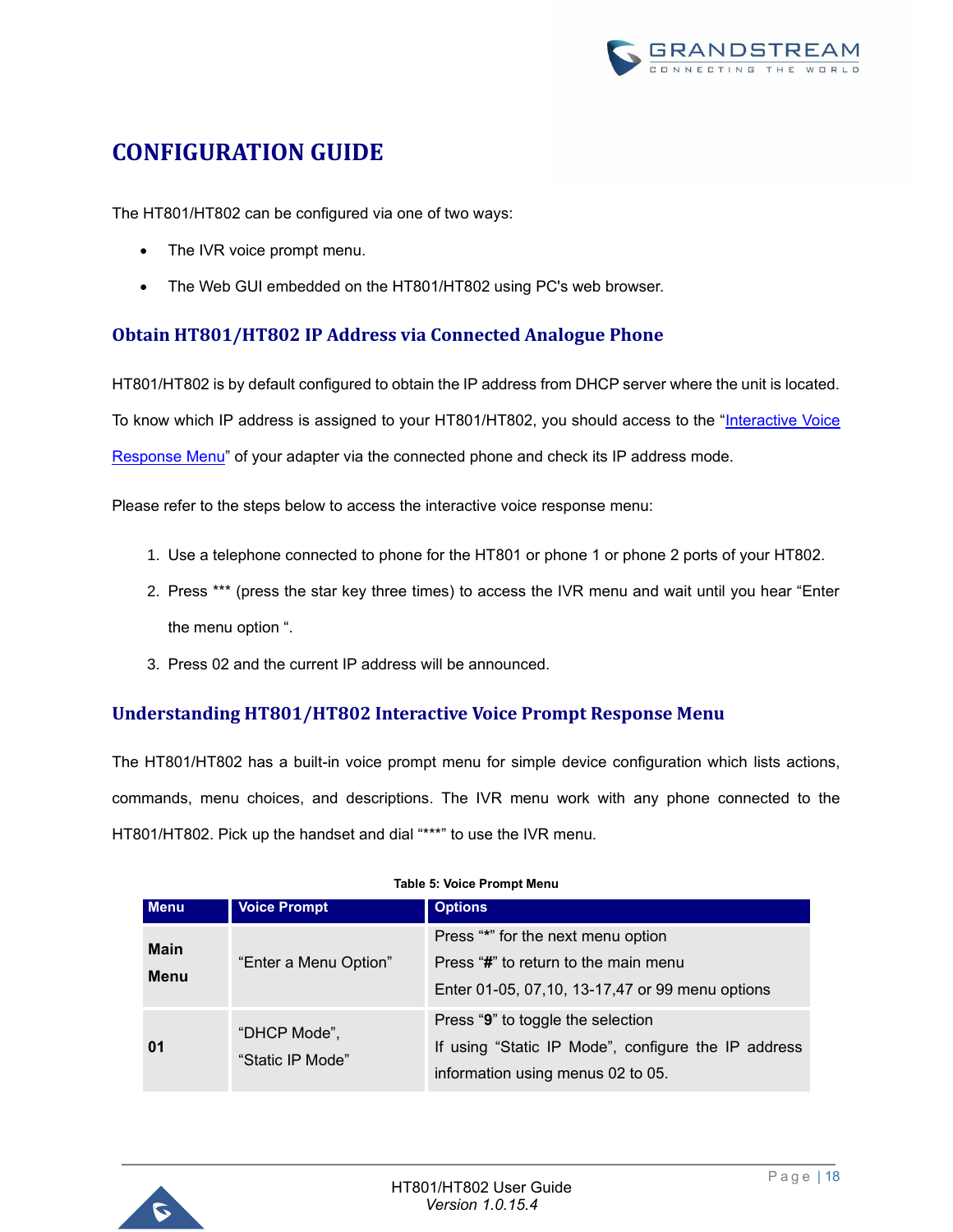

|    |                                                  | If using "Dynamic IP Mode", all IP address information<br>comes from the DHCP server automatically after<br>reboot.                                                                       |  |
|----|--------------------------------------------------|-------------------------------------------------------------------------------------------------------------------------------------------------------------------------------------------|--|
| 02 | "IP Address " + IP<br>address                    | The current WAN IP address is announced<br>If using "Static IP Mode", enter 12-digit new IP<br>address. You need to reboot the HT801/HT802 for<br>the new IP address to take Effect.      |  |
| 03 | "Subnet " + IP address                           | Same as menu 02                                                                                                                                                                           |  |
| 04 | "Gateway " + IP address                          | Same as menu 02                                                                                                                                                                           |  |
| 05 | "DNS Server " + IP<br>address                    | Same as menu 02                                                                                                                                                                           |  |
| 07 | <b>Preferred Vocoder</b>                         | Press "9" to move to the next selection in the list:<br>PCM U / PCM A<br><b>iLBC</b><br>$G-726$<br>G-723<br>G-729<br><b>OPUS</b><br>G722                                                  |  |
| 10 | "MAC Address"                                    | Announces the Mac address of the unit.                                                                                                                                                    |  |
| 13 | <b>Firmware Server IP</b><br><b>Address</b>      | Announces current Firmware Server IP address.<br>Enter 12-digit new IP address.                                                                                                           |  |
| 14 | <b>Configuration Server IP</b><br><b>Address</b> | Announces current Config Server Path IP address.<br>Enter 12-digit new IP address.                                                                                                        |  |
| 15 | <b>Upgrade Protocol</b>                          | Upgrade protocol for firmware and configuration<br>update. Press "9" to toggle between TFTP / HTTP /<br>HTTPS / FTP / FTPS. Default is HTTPS.                                             |  |
| 16 | <b>Firmware Version</b>                          | Firmware version information.                                                                                                                                                             |  |
| 17 | Firmware Upgrade                                 | Firmware upgrade mode. Press "9" to toggle among<br>the following three options:<br>always check<br>$\bullet$<br>check when pre/suffix changes<br>$\bullet$<br>never upgrade<br>$\bullet$ |  |

<span id="page-19-0"></span>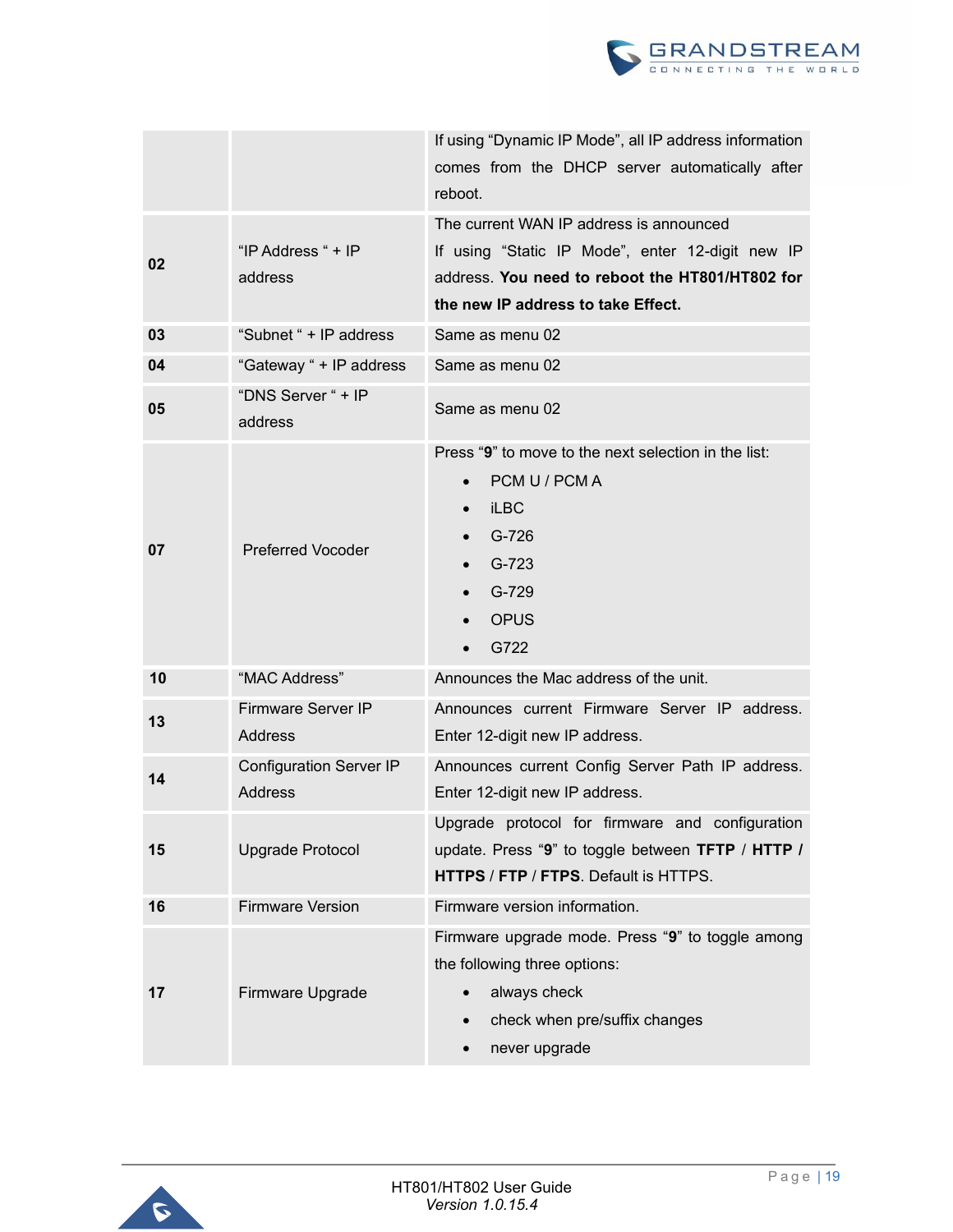

| 47 | "Direct IP Calling"     | Enter the target IP address to make a direct IP call,<br>after dial tone. (See "Make a Direct IP Call".) |
|----|-------------------------|----------------------------------------------------------------------------------------------------------|
| 86 | Voice Mail              | Access to your voice mails messages.                                                                     |
|    |                         | Press "9" to reboot the device                                                                           |
| 99 | "RESET"                 | Enter MAC address to restore factory default setting                                                     |
|    |                         | (See Restore Factory Default Setting section)                                                            |
|    | "Invalid Entry"         | Automatically returns to main menu                                                                       |
|    |                         | This prompt will be played immediately after off hook                                                    |
|    | "Device not registered" | If the device is not register and the option "Outgoing                                                   |
|    |                         | Call without Registration" is in NO                                                                      |

#### **Five success tips when using the voice prompt**

- **<sup>"\*"</sup>** shifts down to the next menu option and "#" returns to the main menu.
- "9" functions as the ENTER key in many cases to confirm or toggle an option.
- All entered digit sequences have known lengths 2 digits for menu option and 12 digits for IP address. For IP address, add 0 before the digits if the digits are less than 3 (i.e. - 192.168.0.26 should be key in like 192168000026. No decimal is needed).
- Key entry cannot be deleted but the phone may prompt error once it is detected.

### <span id="page-20-0"></span>**Configuration via Web Browser**

The HT801/HT802 embedded Web server responds to HTTP GET/POST requests. Embedded HTML pages allow a user to configure the HT801/HT802 through a web browser such as Google Chrome, Mozilla Firefox and Microsoft's IE.

#### <span id="page-20-1"></span>**Accessing the Web UI**

- 1. Connect the computer to the same network as your HT801/HT802.
- 2. Make sure the HT801/HT802 is booted up.
- 3. You may check your HT801/HT802 IP address using the IVR on the connected phone**.** Please see [Obtain HT802 IP Address Via Connected Analogue Phone.](#page-18-1)
- 4. Open Web browser on your computer.
- 5. Enter the HT801/HT802's IP address in the address bar of the browser.
- 6. Enter the administrator's password to access the Web Configuration Menu.

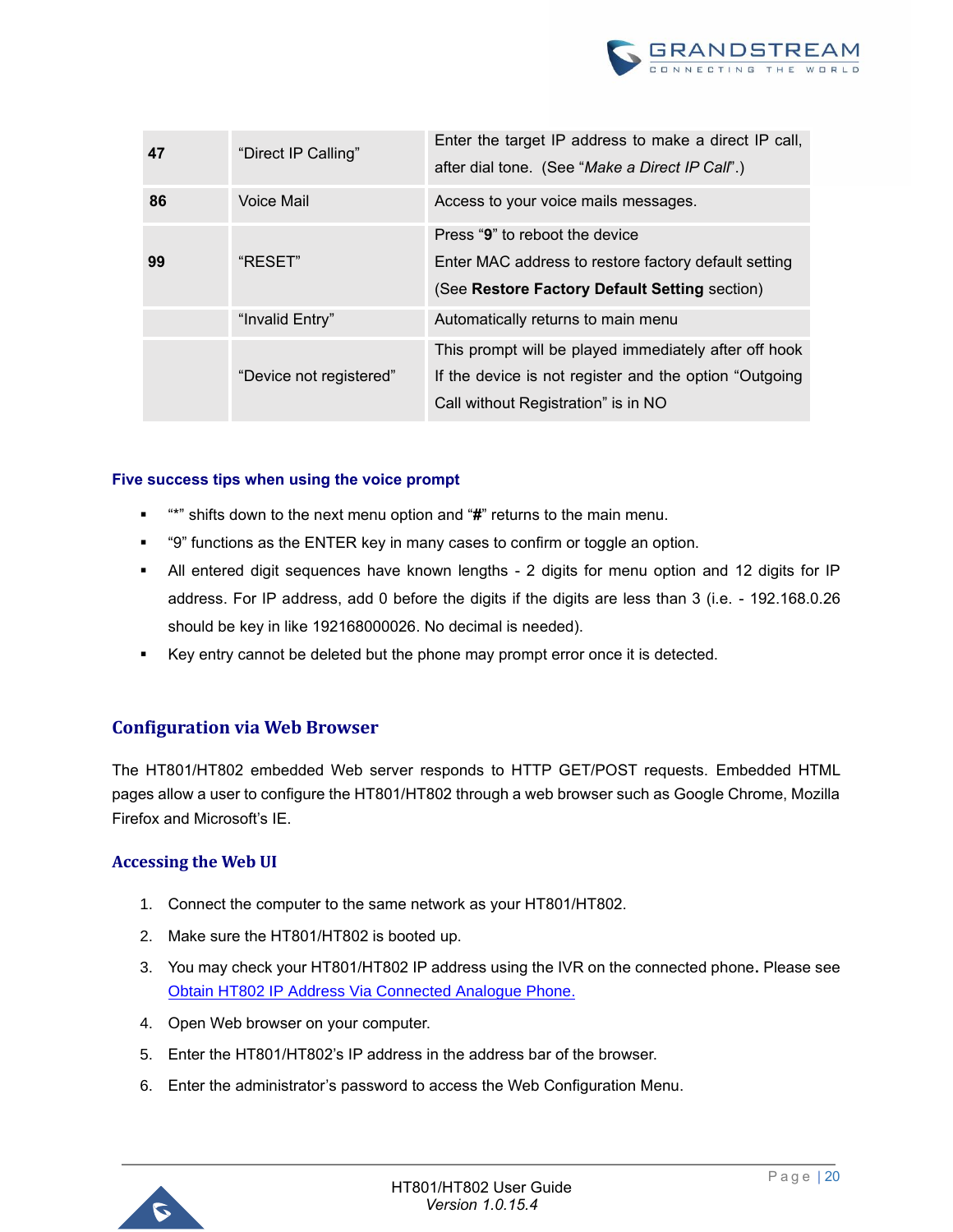

#### **Notes:**

- The computer must be connected to the same sub-network as the HT801/HT802. This can be easily done by connecting the computer to the same hub or switch as the HT801/HT802.
- Recommended Web browsers:
	- o **Microsoft Internet Explorer:** version 10 or higher.
	- o **Google Chrome**: version 58.0.3 or higher.
	- o **Mozilla Firefox**: version 53.0.2 or higher.
	- o **Safari**: version 5.1.4 or higher.
	- o **Opera**: version 44.0.2 or higher.

### <span id="page-21-0"></span>**Web UI Access Level Management**

There are two default passwords for the login page:

| <b>User Level</b>   | <b>Password</b> | <b>Web Pages Allowed</b>                      |
|---------------------|-----------------|-----------------------------------------------|
| End User Level      | 123             | <b>Only Status and Basic Settings</b>         |
| Administrator Level | admin           | All pages                                     |
| Viewer Level        | viewer          | Only checking, Not allowed to modify content. |

The password is case sensitive with maximum length of 25 characters.

When changing any settings, always submit them by pressing the **Update** or **Apply** button on the bottom of the page. After submitting the changes in all the Web GUI pages, reboot HT801/HT802 to have the changes take effect if necessary; most of the options under the **Advanced Settings** and **FXS Port (x)**  pages require reboot.

### <span id="page-21-1"></span>**Saving the Configuration Changes**

After users makes changes to the configuration, pressing the **Update** button will save but not apply the changes until the **Apply** button is clicked. Users can instead directly press the **Apply** button. We recommend rebooting or powering cycle the phone after applying all the changes.

### <span id="page-21-2"></span>**Changing Admin Level Password**

1. Access your HT801/HT802 web UI by entering its IP address in your favorite browser (screenshots below are from HT802 but the same applies to HT801).

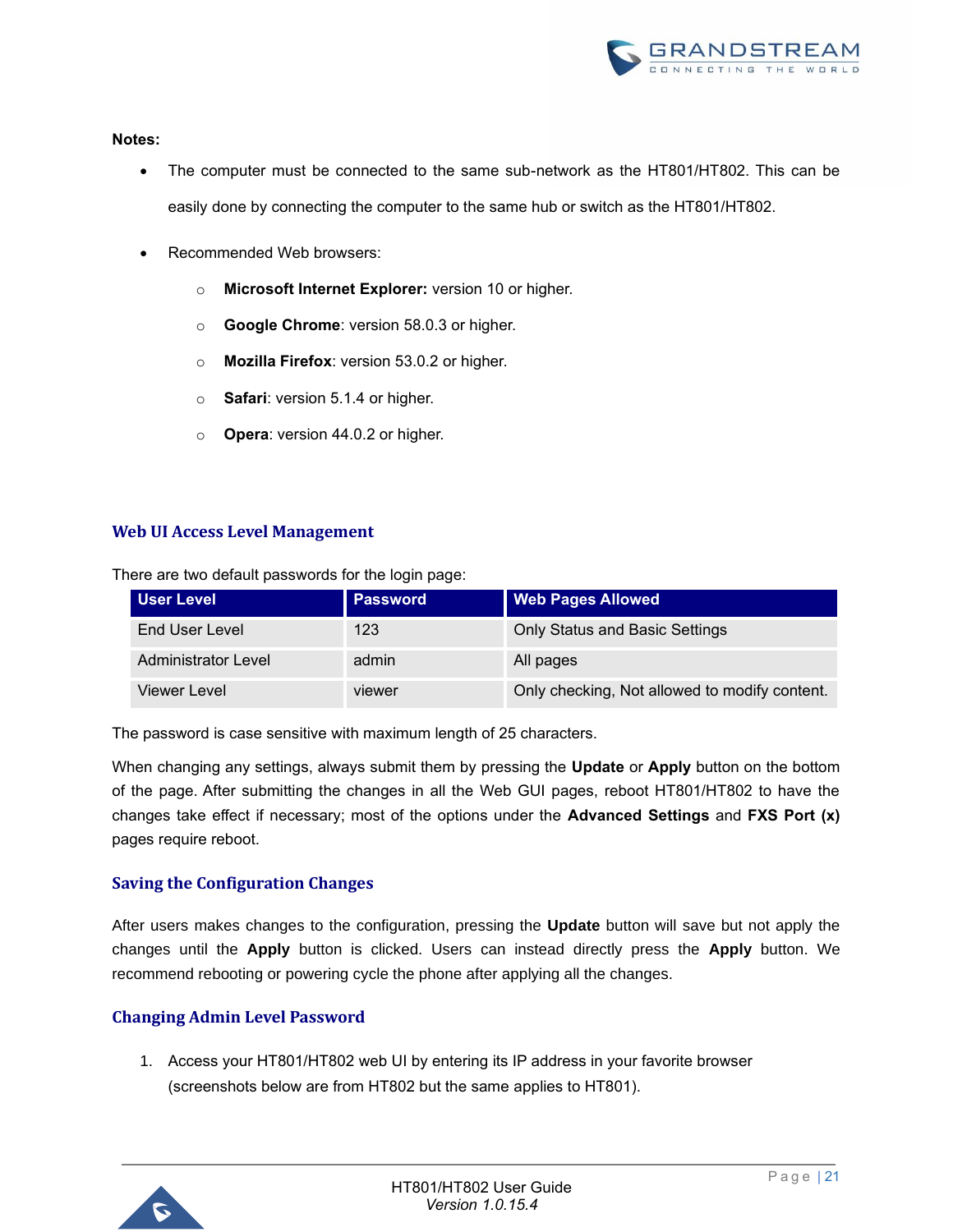

- 2. Enter your admin password (default: admin).
- 3. Press **Login** to access your settings and navigate to **Advanced Settings > Admin Password.**
- 4. Enter the new admin password.
- 5. Confirm the new admin password.
- 6. Press **Apply** at the bottom of the page to save your new settings.

| <b>Grandstream Device Configuration</b>                     |  |  |  |                                                   |
|-------------------------------------------------------------|--|--|--|---------------------------------------------------|
| STATUS BASIC SETTINGS ADVANCED SETTINGS FXS PORT1 FXS PORT2 |  |  |  |                                                   |
| New Admin Password:                                         |  |  |  | (purposely not displayed for security protection) |
| Confirm Admin Password:                                     |  |  |  |                                                   |

**Figure 7: Admin Level Password**

#### <span id="page-22-2"></span><span id="page-22-0"></span>**Changing User Level Password**

- 1. Access your HT801/HT802 web UI by entering its IP address in your favorite browser.
- 2. Enter your admin password (default: admin).
- 3. Press **Login** to access your settings and navigate to **Basic Settings > End User Password.**
- 4. Enter the new user password.
- 5. Confirm the new end-user password.
- 6. Press **Apply** at the bottom of the page to save your new settings.

| <b>Grandstream Device Configuration</b>                     |                                                             |  |  |
|-------------------------------------------------------------|-------------------------------------------------------------|--|--|
|                                                             | STATUS BASIC SETTINGS ADVANCED SETTINGS FXS PORT1 FXS PORT2 |  |  |
| New End User Password:<br><b>Confirm End User Password:</b> | (purposely not displayed for security protection)           |  |  |

#### **Figure 8: User Level Password**

#### <span id="page-22-3"></span><span id="page-22-1"></span>**Changing Viewer Password**

- 1. Access your HT801/HT802 web UI by entering its IP address in your favorite browser.
- 2. Enter your admin password (default: admin).
- 3. Press **Login** to access your settings.
- 4. Go to **Basic Settings** → **New Viewer Password** and **e**nter the new viewer password.
- 5. Confirm the new viewer password.
- 6. Press **Apply** at the bottom of the page to save your new settings.

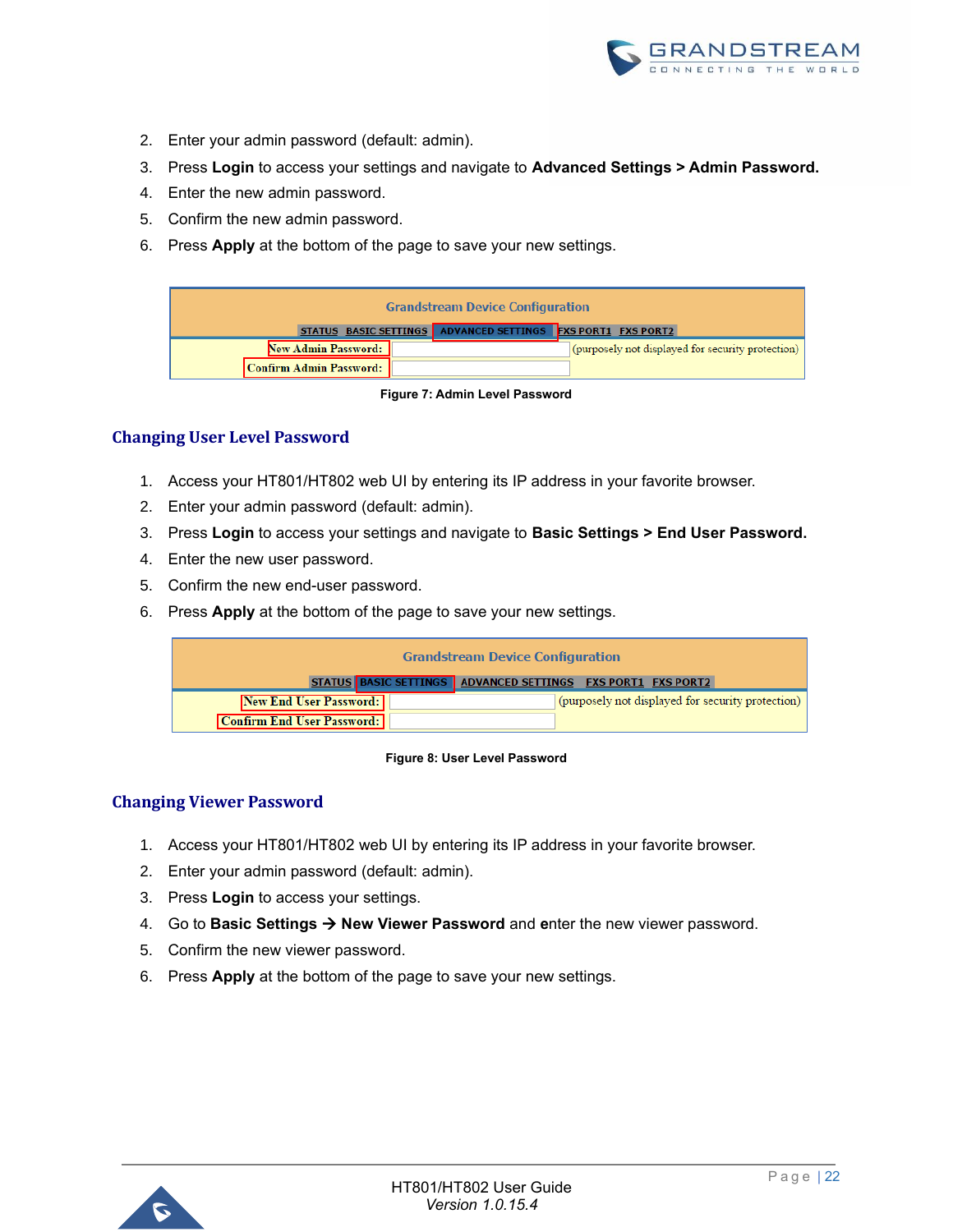

| <b>Grandstream Device Configuration</b>                        |  |                                         |  |                                                   |
|----------------------------------------------------------------|--|-----------------------------------------|--|---------------------------------------------------|
|                                                                |  | STATUS BASIC SETTINGS ADVANCED SETTINGS |  | <b>PROFILE 1 PROFILE 2 FXS PORTS</b>              |
| New End User Password:                                         |  |                                         |  | (purposely not displayed for security protection) |
| <b>Confirm End User Password:</b>                              |  |                                         |  |                                                   |
| <b>New Viewer Password:</b><br><b>Confirm Viewer Password:</b> |  |                                         |  | (purposely not displayed for security protection) |



### <span id="page-23-2"></span><span id="page-23-0"></span>**Changing HTTP Web Port**

- 1. Access your HT801/HT802 web UI by entering its IP address in your favorite browser.
- 2. Enter your admin password (default: admin).
- 3. Press **Login** to access your settings and navigate to **Basic Settings** > **Web Port.**
- 4. Change the current port to your desired/new HTTP port. Ports accepted are in range [1-65535].
- 5. Press **Apply** at the bottom of the page to save your new settings.

| <b>Grandstream Device Configuration</b> |               |                                         |  |                                                   |
|-----------------------------------------|---------------|-----------------------------------------|--|---------------------------------------------------|
|                                         |               | STATUS BASIC SETTINGS ADVANCED SETTINGS |  | <b>FXS PORT1 FXS PORT2</b>                        |
| <b>New End User Password:</b>           |               |                                         |  | (purposely not displayed for security protection) |
| <b>Confirm End User Password:</b>       |               |                                         |  |                                                   |
|                                         |               |                                         |  |                                                   |
| <b>New Viewer Password:</b>             |               |                                         |  | (purposely not displayed for security protection) |
| <b>Confirm Viewer Password:</b>         |               |                                         |  |                                                   |
| Web/SSH Access:                         |               |                                         |  |                                                   |
| Web Session Timeout:                    | 10            | (1-60, default 10 minutes.)             |  |                                                   |
| Web Access Attempt Limit:               | 5             | $(1-10,$ default 5.)                    |  |                                                   |
| Web Lockout Duration:                   | 15            | $(0-60,$ default $15$ minutes.)         |  |                                                   |
|                                         |               |                                         |  |                                                   |
| Web Access Mode:                        | <b>OHTTPS</b> | $\odot$ HTTP                            |  |                                                   |
| HTTP Web Port:                          | 80            | (default is 80)                         |  |                                                   |
| <b>HTTPS Web Port:</b>                  | 443           | (default is 443)                        |  |                                                   |

**Figure 10: Web HTTP Port**

## <span id="page-23-3"></span><span id="page-23-1"></span>**NAT Settings**

If you plan to keep the Handy Tone within a private network behind a firewall, we recommend using STUN Server. The following three settings are useful in the STUN Server scenario:

1. STUN Server (under advanced settings webpage) Enter a STUN server IP (or FQDN) that you may have or look up a free public STUN Server on the internet and enter it on this field. If using Public IP, keep this field blank.

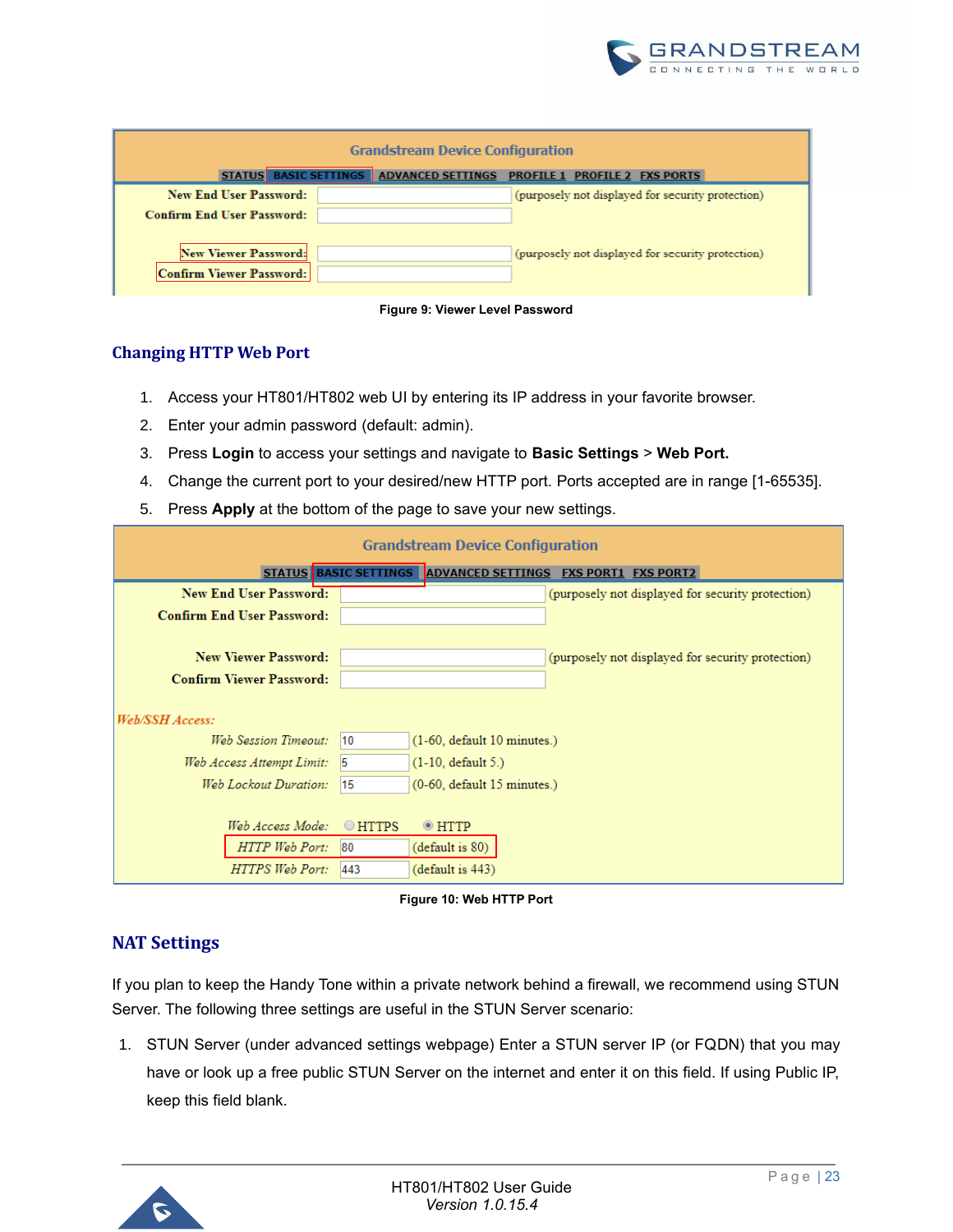

- 2. Use Random SIP/RTP Ports (under advanced settings webpage) This setting depends on your network settings. Generally, if you have multiple IP devices under the same network, it should be set to Yes. If using a public IP address, set this parameter to No.
- 3. NAT traversal (under the FXS web page) Set this to Yes when gateway is behind firewall on a private network.

## <span id="page-24-0"></span>**DTMF Methods**

The HT801/HT802 support the following DTMF mode:

- DTMF in-audio
- DTMF via RTP (RFC2833)
- DTMF via SIP INFO

Set priority of DTMF methods according to your preference. This setting should be based on your server DTMF setting.

## <span id="page-24-1"></span>**Preferred Vocoder (Codec)**

The HT801/HT802 supports following voice codecs. On FXS ports pages, choose the order of your favorite codecs:

- PCMU/A (or G711µ/a)
- G729 A/B
- G723.1
- G726
- iLBC
- OPUS
- G722

## <span id="page-24-2"></span>**Configuring the HT801/HT802 Through Voice Prompts**

As mentioned previously, The HT801/HT802 has a built-in voice prompt menu for simple device configuration. Please refer to ["Understanding HT801/HT802 Interactive Voice Prompt Response Menu"](#page-18-2) for more information about IVR and how to access its menu.

#### • **DHCP MODE**

Select voice menu option 01 to allow the HT801/HT802 to use DHCP.

#### • **STATIC IP MODE**

Select voice menu option 01 to allow the HT801/HT802 to enable the STATIC IP mode, then use option 02, 03, 04, 05 to set up IP address, Subnet Mask, Gateway and DNS server respectively.

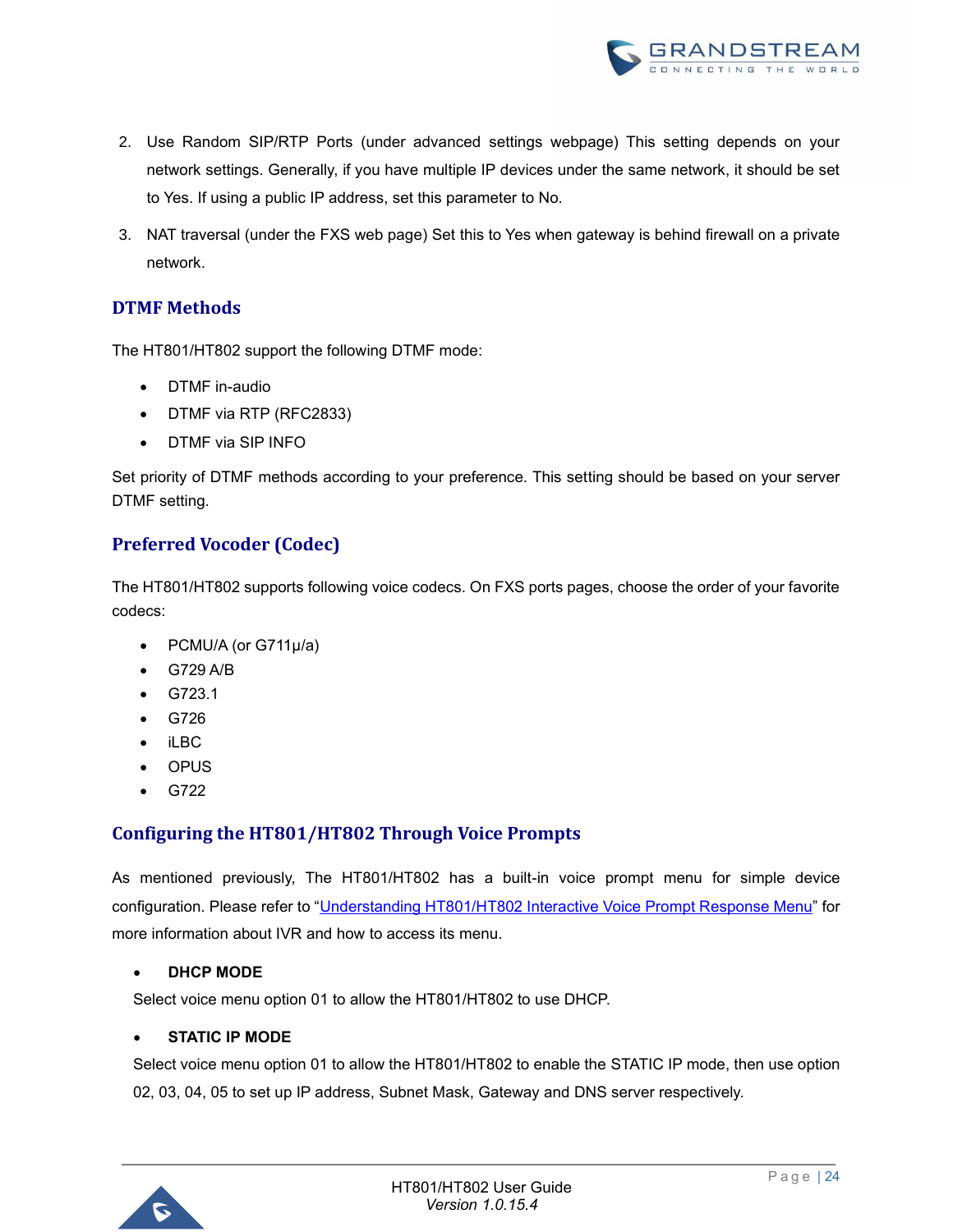

#### • **FIRMWARE SERVER IP ADDRESS**

Select voice menu option 13 to configure the IP address of the firmware server.

#### • **CONFIGURATION SERVER IP ADDRESS**

Select voice menu option 14 to configure the IP address of the configuration server.

#### <span id="page-25-1"></span>• **UPGRADE PROTOCOL**

Select the menu option 15 to choose firmware and configuration upgrade protocol between TFTP, HTTP and HTTPS, FTP and FTPS. Default is HTTPS.

#### • **FIRMWARE UPGRADE MODE**

Select voice menu option 17 to choose firmware upgrade mode among the following three options: "Always check, check when pre/suffix changes, and never upgrade".

### <span id="page-25-0"></span>**Register a SIP Account**

The HT801 supports 1 FXS port which can be configured with 1 SIP account, while HT802 supports 2 FXS ports which can be configured with 2 SIP accounts. Please refer to the following steps to register your accounts via web user interface.

- 1. Access your HT801/HT802 web UI by entering its IP address in your favorite browser.
- 2. Enter your admin password (default: admin) and press **Login** to access your settings.
- 3. Go to **FXS Port (1** or **2)** pages.
- 4. In **FXS Port** tab, set the following:
	- a. **Account Active** to **Yes.**
	- b. **Primary SIP Server** field with your SIP server IP address or FQDN.
	- c. **Failover SIP Server** with your Failover SIP Server IP address or FQDN. Leave empty if not available.
	- d. **Prefer Primary SIP Server** to **No** or **Yes** depending on your configuration. Set to **No** if no Failover SIP Server is defined. If "**Yes"**, account will register to Primary SIP Server when failover registration expires.
	- e. **Outbound Proxy:** Set your Outbound Proxy IP Address or FQDN. Leave empty if not available.
		- f. **SIP User ID**: User account information, provided by VoIP service provider (ITSP). Usually in the form of digit like phone number or a phone number.
		- g. **Authenticate ID**: SIP service subscriber's Authenticate ID used for authentication. Can be identical to or different from SIP User ID.

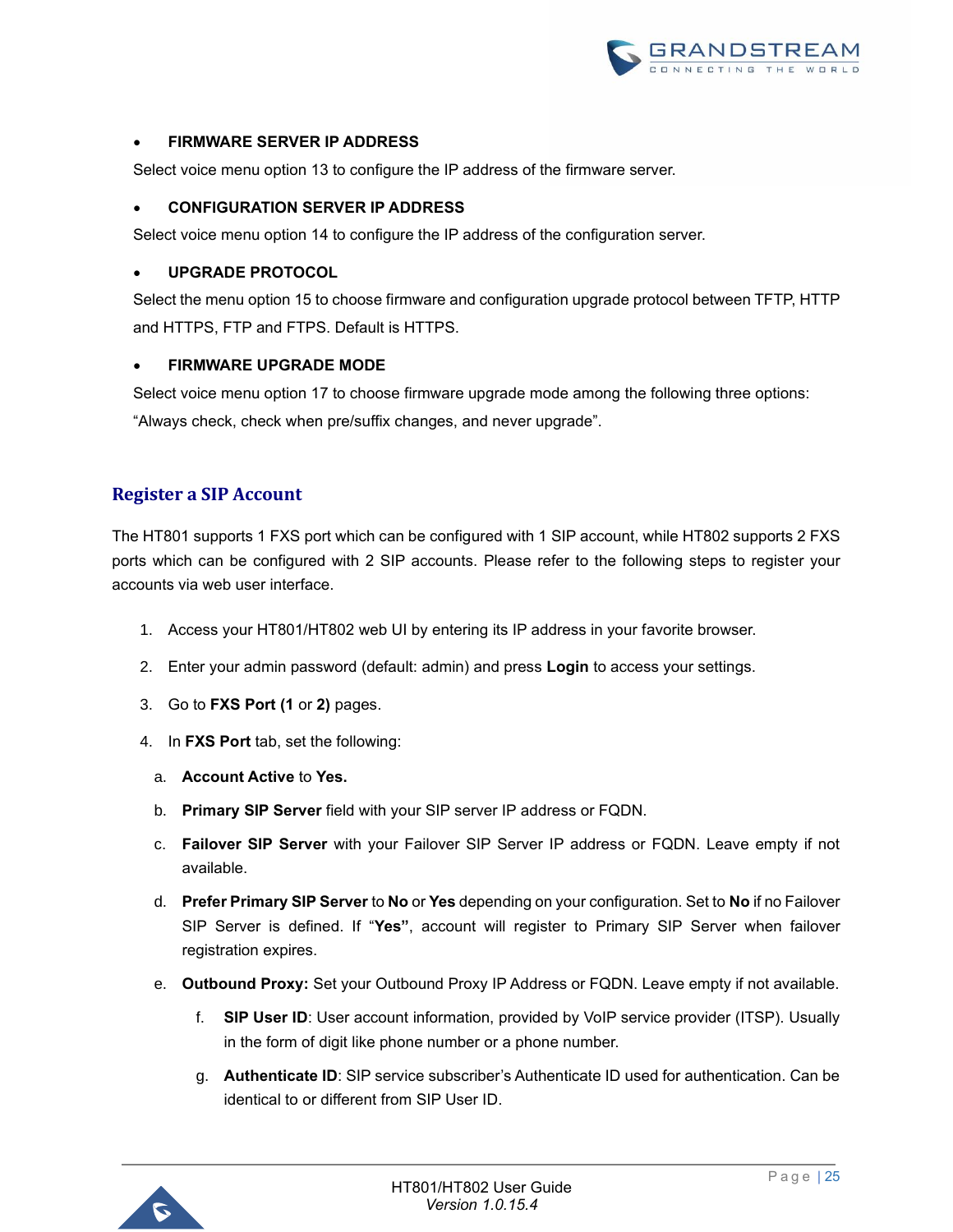

- h. **Authenticate Password**: SIP service subscriber's account password to register to SIP server of ITSP. For security reasons, the password will field will be shown as empty.
- i. **Name**: Any name to identify this specific user.
- 5. Press **Apply** at the bottom of the page to save your configuration.

| <b>Grandstream Device Configuration</b>                             |                                                                                  |  |  |  |  |
|---------------------------------------------------------------------|----------------------------------------------------------------------------------|--|--|--|--|
|                                                                     | STATUS BASIC SETTINGS ADVANCED SETTINGS FXS PORT1 FXS PORT2                      |  |  |  |  |
| <b>Account Active:</b><br>$\circ$ No                                | $\circ$ Yes                                                                      |  |  |  |  |
| <b>Primary SIP Server:</b>                                          | (e.g., sip.mycompany.com, or IP address)                                         |  |  |  |  |
| <b>Failover SIP Server:</b>                                         | (Optional, used when primary server no                                           |  |  |  |  |
| response)                                                           |                                                                                  |  |  |  |  |
| $\odot$ No<br><b>Prefer Primary SIP Server:</b><br>expires)         | $\circ$ Yes<br>(yes - will register to Primary Server if Failover registration   |  |  |  |  |
|                                                                     | (e.g., proxy.myprovider.com, or IP address, if                                   |  |  |  |  |
| <b>Outbound Proxy:</b><br>any)                                      |                                                                                  |  |  |  |  |
| <b>Backup Outbound Proxy:</b>                                       | (e.g., proxy.myprovider.com, or IP address, if                                   |  |  |  |  |
| any)                                                                |                                                                                  |  |  |  |  |
| $\odot$ No<br><b>Prefer Primary Outbound Proxy:</b><br>expires)     | (yes - will reregister via Primary Outbound Proxy if registration<br>$\circ$ Yes |  |  |  |  |
| <b>Allow DHCP Option 120(override SIP</b>                           |                                                                                  |  |  |  |  |
| $\circ$ No<br>server):                                              | $\circ$ Yes                                                                      |  |  |  |  |
| <b>SIP Transport:</b><br>$\odot$ UDP                                | $\circ$ TCP<br>$\circ$ TLS (default is UDP)                                      |  |  |  |  |
| <b>SIP URI Scheme When Using TLS:</b><br>$\circ$ sip                | $\circ$ sips                                                                     |  |  |  |  |
| Use Actual Ephemeral Port in Contact<br>$\circ$ No<br>with TCP/TLS: | $\circ$ Yes                                                                      |  |  |  |  |
| <b>NAT Traversal:</b><br>$\circ$ No                                 | $\circ$ stun<br>$\bigcirc$ UPnP<br>◯ Keep-Alive                                  |  |  |  |  |
| <b>SIP User ID:</b>                                                 | (the user part of an SIP address)                                                |  |  |  |  |
| Authenticate ID:                                                    | (can be identical to or different from SIP User                                  |  |  |  |  |
| (ID                                                                 |                                                                                  |  |  |  |  |
| <b>Authenticate Password:</b>                                       | (purposely not displayed for security protection)                                |  |  |  |  |
| Name:                                                               | (optional, e.g., John Doe)                                                       |  |  |  |  |

#### **Figure 11: SIP Accounts Settings**

<span id="page-26-0"></span>After applying your configuration, your account will register to your SIP Server, you can verify if it has been correctly registered with your SIP server from your HT801/HT802 web interface under **Status > Port Status > Registration** (If it displays **Registered**, it means that your account is fully registered, otherwise it will display **Not Registered** so in this case you must double check the settings or contact your provider).

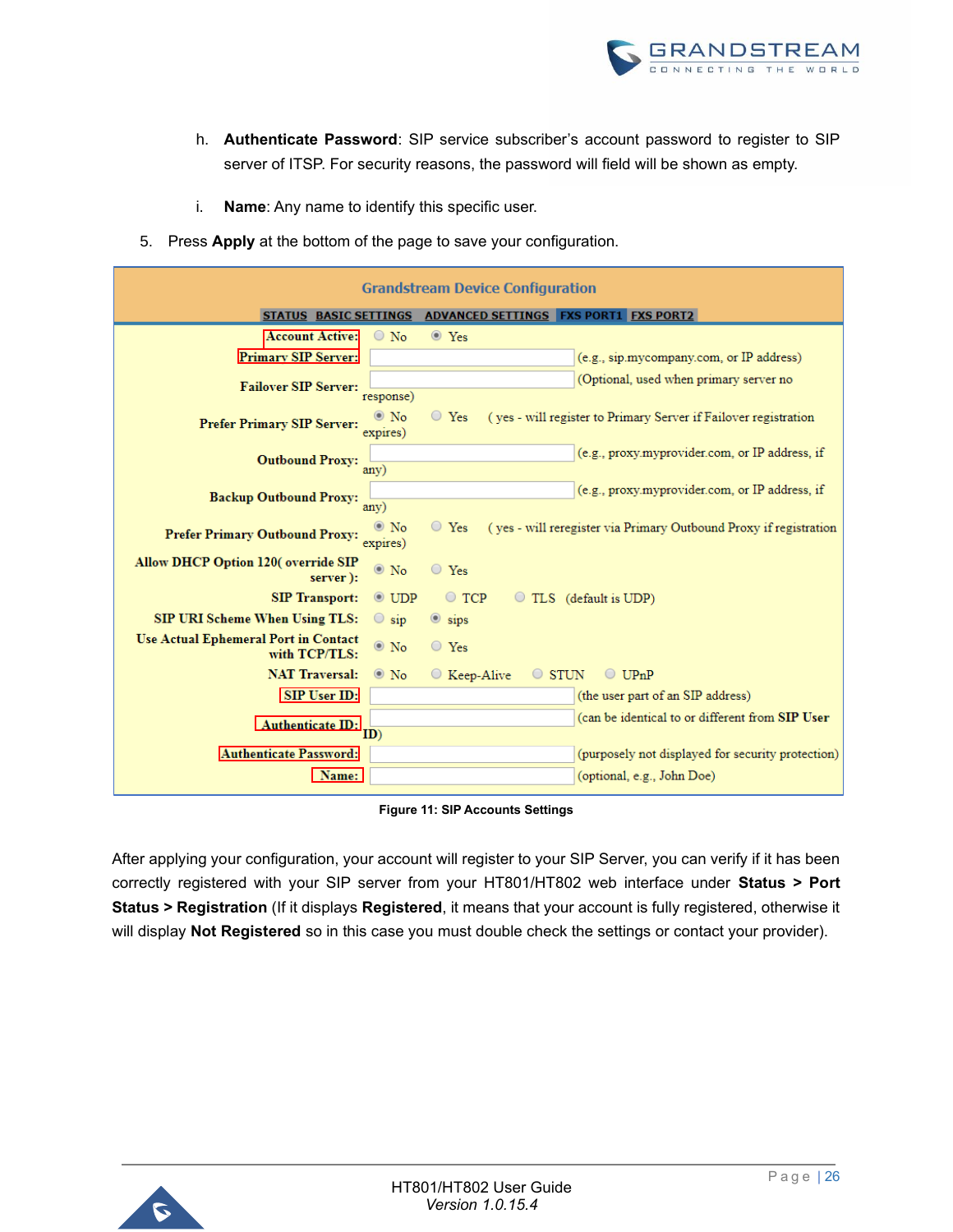

| <b>Grandstream Device Configuration</b> |                                                                                                |  |  |  |
|-----------------------------------------|------------------------------------------------------------------------------------------------|--|--|--|
|                                         | STATUS BASIC SETTINGS ADVANCED SETTINGS FXS PORT1 FXS PORT2                                    |  |  |  |
|                                         | MAC Address: $00.0B - 82.83.62.0A$                                                             |  |  |  |
| <b>IPv4 Address:</b> 192.168.6.160      |                                                                                                |  |  |  |
| <b>IPv6</b> Address:                    |                                                                                                |  |  |  |
| <b>Product Model: HT802</b>             |                                                                                                |  |  |  |
|                                         | Hardware Version: V1.5A Part Number -- 9610003715A                                             |  |  |  |
| <b>Software Version:</b>                | Program -- 1.0.5.11 Bootloader -- 1.0.5.3 Core -- 1.0.5.3 Base -- 1.0.5.11<br>$CPE - 1.0.1.67$ |  |  |  |
|                                         | Software Status: Running Mem: 18472                                                            |  |  |  |
|                                         | System $Up$ Time: $08:29:09$ up 27 min                                                         |  |  |  |
| <b>PPPoE Link Up:</b> Disabled          |                                                                                                |  |  |  |
|                                         | NAT: Unknown NAT                                                                               |  |  |  |
|                                         | Port Status: Port Hook<br>User ID Registration                                                 |  |  |  |
|                                         | $\mathbb{F}$ XS 1 $\ $ On Hook $\ $ 001<br>Registered                                          |  |  |  |
|                                         | FXS 2 On Hook<br>Not Registered                                                                |  |  |  |
|                                         | Port Options: Port DND Forward Busy Forward Delayed Forward                                    |  |  |  |
|                                         | FXS 1∥No                                                                                       |  |  |  |
|                                         | FXS 2∥No                                                                                       |  |  |  |

#### **Figure 12: Account Status**

<span id="page-27-1"></span>**Note:** When all the FXS ports are registered (for HT802), the simultaneous ring will have one second delay between each ring on each phone.

## <span id="page-27-0"></span>**Rebooting the HT801/HT802 from Remote**

Press the "Reboot" button at the bottom of the configuration menu to reboot the ATA remotely. The web browser will then display a message window to confirm that reboot is underway. Wait 30 seconds to log in again.

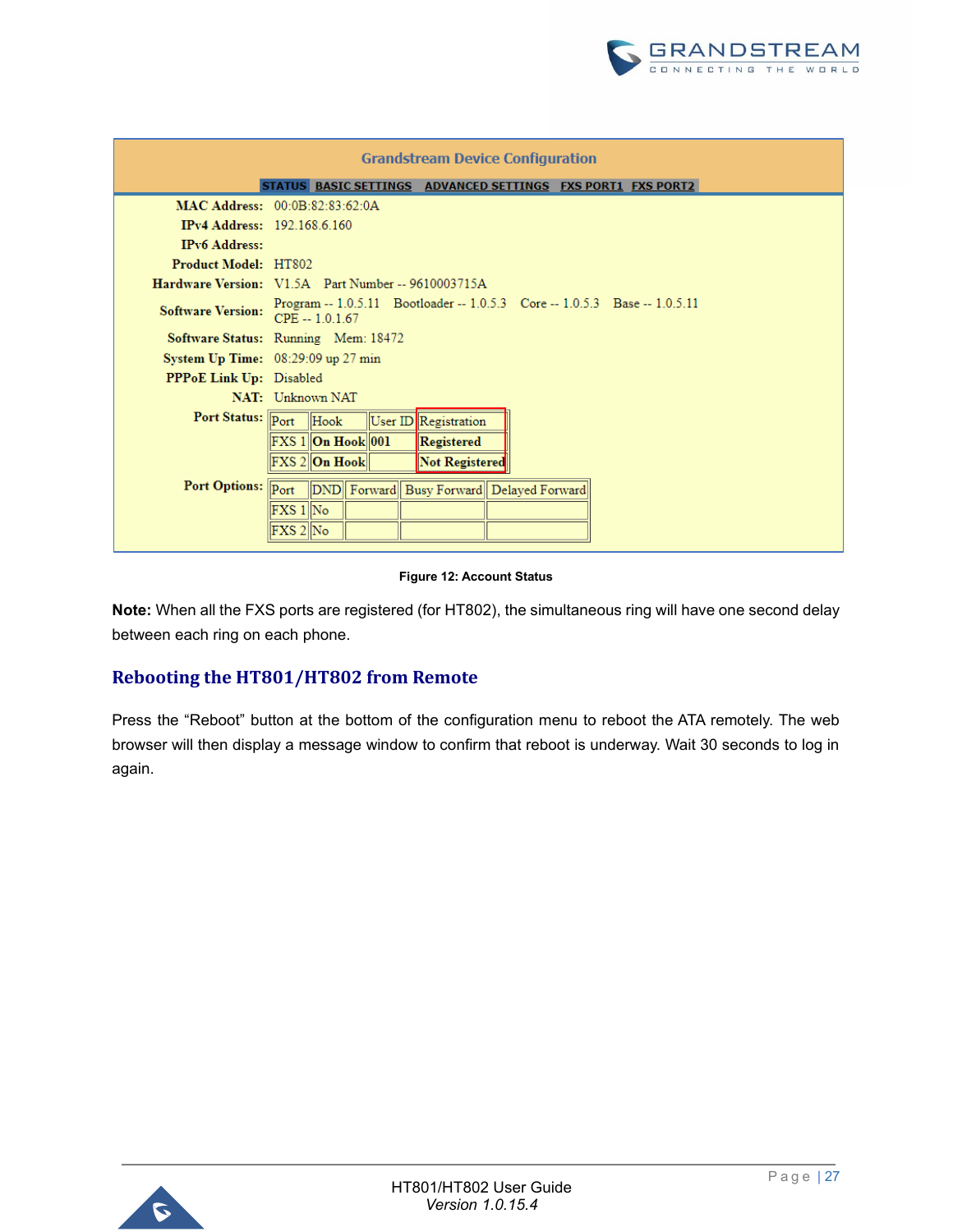

## <span id="page-28-0"></span>**CALL FEATURES**

The HT801/HT802 support all the traditional and advanced telephony features.

#### **Table 6: HT801/HT802 Call Features**

<span id="page-28-1"></span>

| <b>Key</b> | <b>Call features</b>                                                                                                                                                  |
|------------|-----------------------------------------------------------------------------------------------------------------------------------------------------------------------|
| $*02$      | Forcing a Codec (per call) *027110 (PCMU), *027111 (PCMA), *02723 (G723), *02729<br>(G729), *027201 (iLBC). *02722 (G722).                                            |
| $*03$      | Disable LEC (per call) Dial "*03" +" number".<br>No dial tone is played in the middle.                                                                                |
| $*16$      | <b>Enable SRTP.</b>                                                                                                                                                   |
| $*17$      | <b>Disable SRTP.</b>                                                                                                                                                  |
| *30        | <b>Block Caller ID</b> (for all subsequent calls).                                                                                                                    |
| $*31$      | Send Caller ID (for all subsequent calls).                                                                                                                            |
| $*47$      | Direct IP Calling. Dial "*47" + "IP address".<br>No dial tone is played in the middle.                                                                                |
| $*50$      | Disable Call Waiting (for all subsequent calls).                                                                                                                      |
| $*51$      | Enable Call Waiting (for all subsequent calls).                                                                                                                       |
| $*67$      | Block Caller ID (per call). Dial "*67" +" number".<br>No dial tone is played in the middle.                                                                           |
| *82        | Send Caller ID (per call). Dial "*82" +" number".<br>No dial tone is played in the middle.                                                                            |
| $*69$      | <b>Call Return Service:</b> Dial *69 and the phone will dial the last incoming phone number<br>received.                                                              |
| $*70$      | Disable Call Waiting (per call). Dial "*70" +" number".<br>No dial tone is played in the middle.                                                                      |
| $*71$      | Enable Call Waiting (per call). Dial "*71" +" number".<br>No dial tone is played in the middle.                                                                       |
| $*72$      | Unconditional Call Forward: Dial "*72" and then the forwarding number followed by "#". Wait<br>for dial tone and hang up.<br>(Dial tone indicates successful forward) |
| $*73$      | Cancel Unconditional Call Forward. To cancel "Unconditional Call Forward", dial "*73", wait<br>for dial tone, then hang up.                                           |
| $*74$      | Enable Paging Call: Dial "*74" and then the destination phone number you want to page.                                                                                |

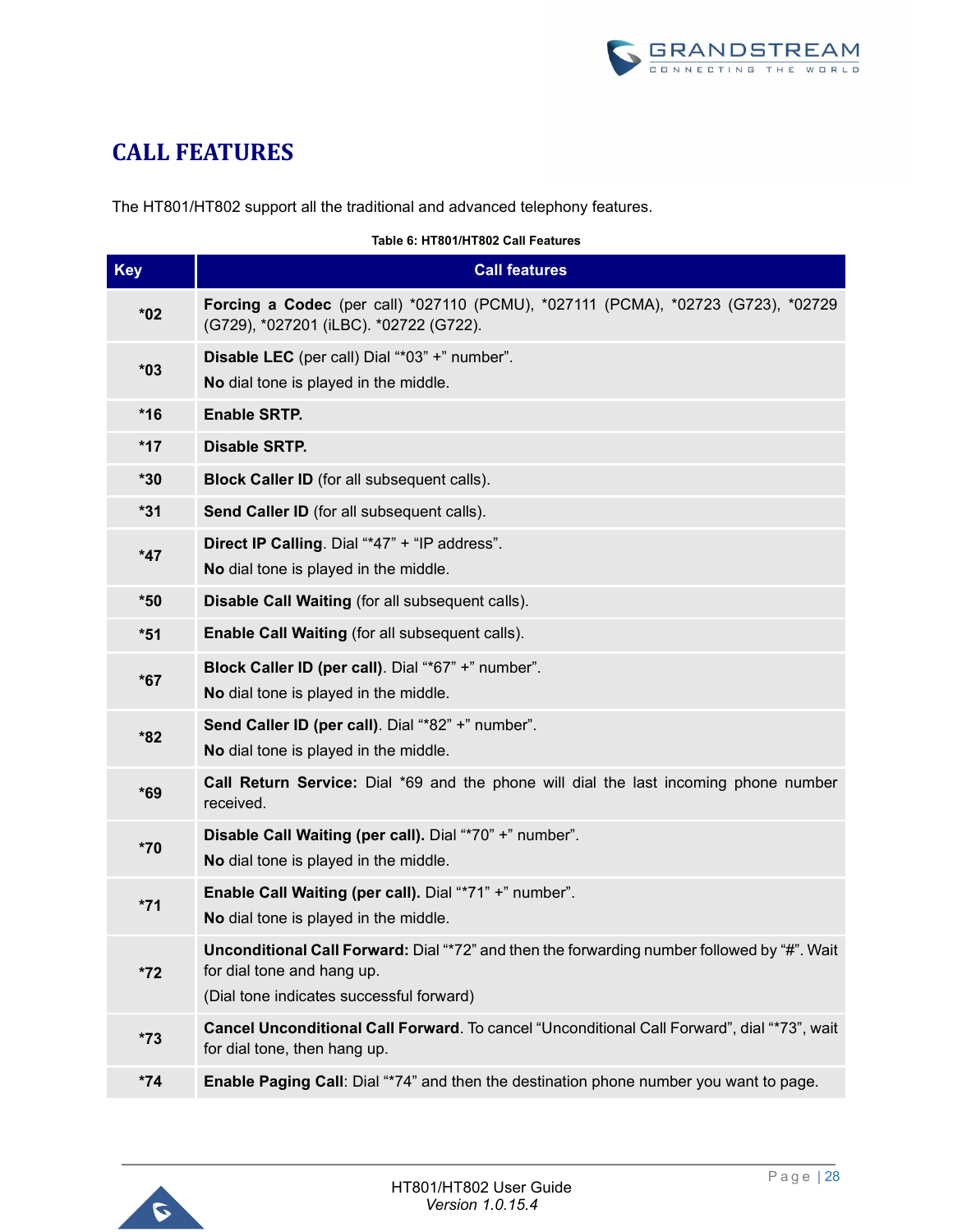

| *78                   | <b>Enable Do Not Disturb (DND):</b> When enabled all incoming calls are rejected.                                                                     |
|-----------------------|-------------------------------------------------------------------------------------------------------------------------------------------------------|
| $*79$                 | Disable Do Not Disturb (DND): When disabled, incoming calls are accepted.                                                                             |
| $*87$                 | <b>Blind Transfer.</b>                                                                                                                                |
| $*90$                 | <b>Busy Call Forward:</b> Dial "*90" and then the forwarding number followed by "#". Wait for dial<br>tone then hang up.                              |
| *91                   | Cancel Busy Call Forward. To cancel "Busy Call Forward", dial "*91", wait for dial tone, then<br>hang up.                                             |
| $*92$                 | <b>Delayed Call Forward.</b> Dial "*92" and then the forwarding number followed by "#". Wait for<br>dial tone then hang up.                           |
| $*93$                 | Cancel Delayed Call Forward. To cancel Delayed Call Forward, dial "*93", wait for dial tone,<br>then hang up.                                         |
| Flash/<br><b>Hook</b> | Toggles between active call and incoming call (call waiting tone). If not in conversation,<br>flash/hook will switch to a new channel for a new call. |
| #                     | Pressing pound sign will serve as Re-Dial key.                                                                                                        |

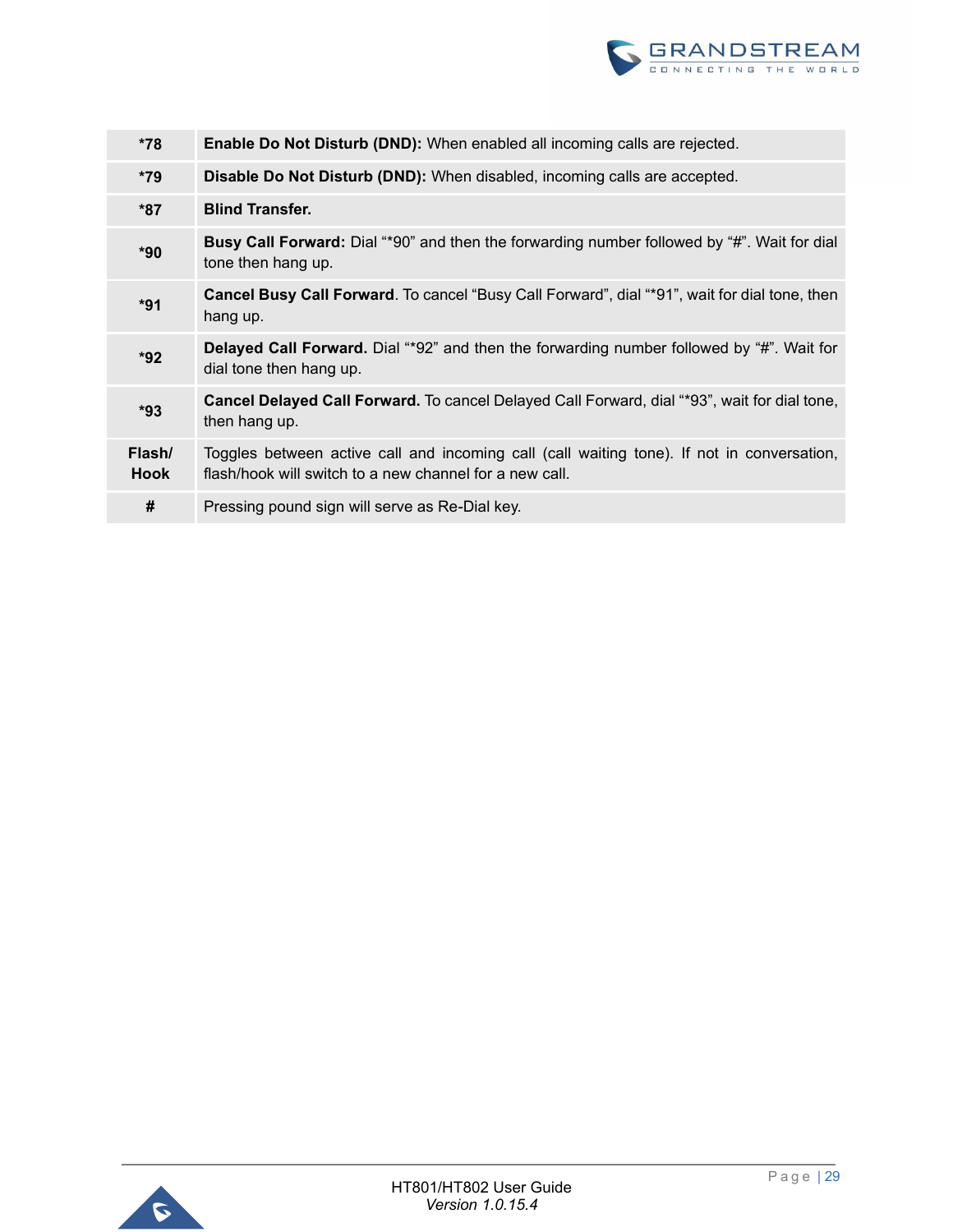

## <span id="page-30-0"></span>**CALL OPERATIONS**

## <span id="page-30-1"></span>**Placing a phone call**

To make the outgoing calls using your HT801/HT802:

- 1. Pick up the handset of the connected phone;
- 2. Dial the number directly and wait for 4 seconds (Default "No Key Entry Timeout"); or
- 3. Dial the number directly and press  $#$  (Use  $#$  as dial key" must be configured in web configuration).

#### **Examples:**

- 1. Dial an extension directly on the same proxy, (e.g. 1008), and then press the # or wait for 4 seconds;
- 2. Dial an outside number (e.g. (626) 666-7890), first enter the prefix number (usually 1+ or international code) followed by the phone number. Press # or wait for 4 seconds. Check with your VoIP service provider for further details on prefix numbers.

## <span id="page-30-2"></span>**Direct IP calls**

Direct IP calling allows two parties, that is, a FXS Port with an analog phone and another VoIP Device, to talk to each other in an ad hoc fashion without a SIP proxy.

#### **Elements necessary to completing a Direct IP Call:**

- Both HT801/HT802 and other VoIP Device, have public IP addresses, or
- Both HT801/HT802 and other VoIP Device are on the same LAN using private IP addresses, or
- Both HT801/HT802 and other VoIP Device can be connected through a router using public or private IP addresses (with necessary port forwarding or DMZ).

The HT801/HT802 supports two ways to make Direct IP Calling:

#### **Using IVR**

- 1. Pick up the analog phone then access the voice menu prompt by dialing "\*\*\*";
- 2. Dial "47" to access the direct IP call menu;
- 3. Enter the IP address after the dial tone and voice prompt "Direct IP Calling".

#### **Using Star Code**

- 1. Pick up the analog phone then dial "\*47";
- 2. Enter the target IP address.

**Note:** No dial tone will be played between step 1 and 2 and destination ports can be specified using "\*" (encoding for ":") followed by the port number.

#### **Examples of Direct IP Calls**:

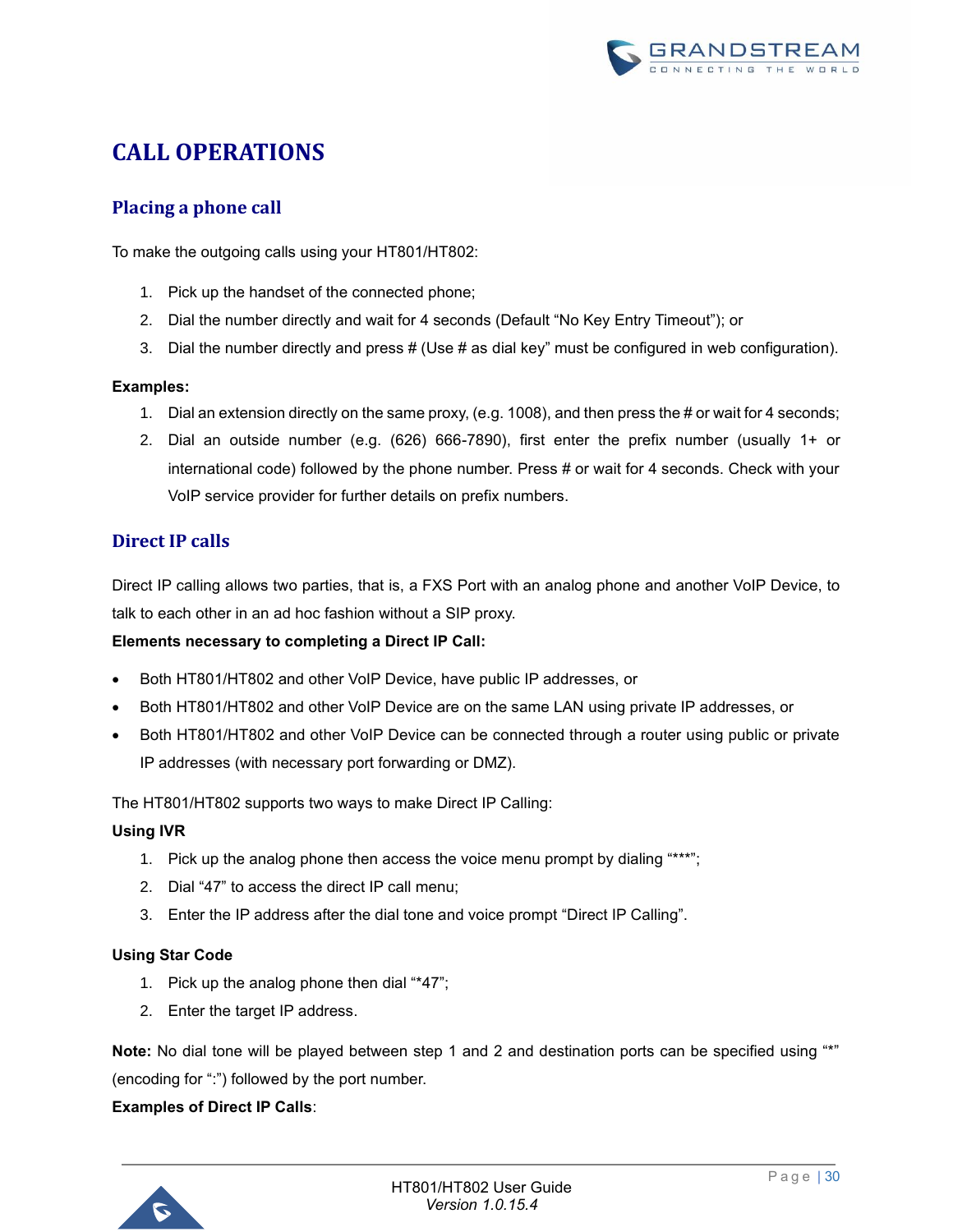

 a) If the target IP address is 192.168.0.160, the dialing convention **is \*47 or Voice Prompt with option 47, then 192\*168\*0\*160**, followed by pressing the "#" key if it is configured as a send key or wait 4 seconds. In this case, the default destination port 5060 is used if no port is specified;

b) If the target IP address/port is 192.168.1.20:5062, then the dialing convention would be: **\*47 or Voice Prompt with option 47, then 192\*168\*0\*160\*5062** followed by pressing the "#" key if it is configured as a send key or wait for 4 seconds.

**Note:** When completing direct IP call, the "**Use Random SIP/RTP Port**" should be set to "NO".

## <span id="page-31-0"></span>**Call Hold**

You can place a call on hold by pressing the "flash" button on the analog phone (if the phone has that button).

Press the "flash" button again to release the previously held Caller and resume conversation. If no "flash" button is available, use "hook flash" (toggle on-off hook quickly). You may drop a call using hook flash.

## <span id="page-31-1"></span>**Call Waiting**

The call waiting tone (3 short beeps) indicates an incoming call, if the call waiting feature is enabled.

To toggle between incoming call and current call, you need to press the "flash" button the first call is placed on hold.

Press the "flash" button to toggle between the active calls.

## <span id="page-31-2"></span>**Call Transfer**

### <span id="page-31-3"></span>**Blind Transfer**

Assume that the call is established between phone A and B are in conversation. The phone A wants to *blind transfer* phone B to phone C:

- 1. On the phone A presses FLASH to hear the dial tone.
- 2. The phone A dials \*87 then dials caller C's number, and then # (or wait for 4 seconds).
- 3. The phone A will hear the dial tone. Then, A can hang up.

**Note**: "Enable Call Feature" must be set to "Yes" in web configuration page.

### <span id="page-31-4"></span>**Attended Transfer**

Assume that the call is established between phone A and B are in conversation. The phone A wants to *attend transfer* phone B to phone C:

1. On the phone A presses FLASH to hear the dial tone.

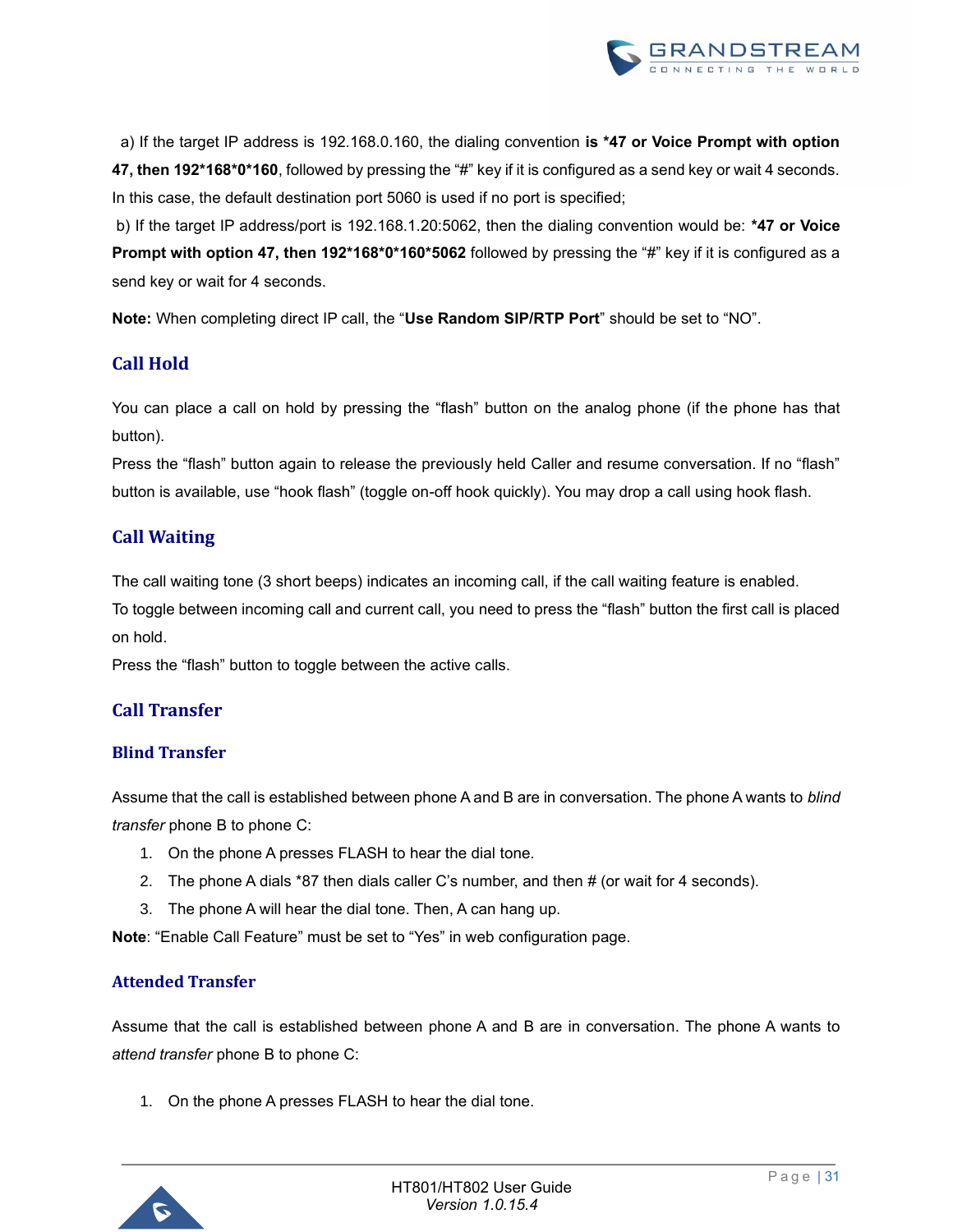

- 2. Phone A dials the phone C's number followed by # (or wait for 4 seconds).
- 3. If phone C answers the call, phones A and C are in conversation. Then A can hang up to complete transfer.
- 4. If phone C does not answer the call, phone A can press "flash" to resume call with phone B.

**Note**: When attended transfer fails and A hangs up, the HT801/HT802 will ring back user A to remind A that B is still on the call. A can pick up the phone to resume conversation with B.

## <span id="page-32-0"></span>**3-Way Conferencing**

The HT801/HT802 supports Bellcore style 3-way Conference. To perform the 3-way conference, we assume that the call is established between phone A and B are in conversation. Phone A(HT801/HT802) wants to bring third phone C into conference:

- 1. Phone A presses FLASH (on the analog phone, or Hook Flash for old model phones) to get a dial tone.
- 2. Phone A dials C's number then # (or wait for 4 seconds).
- 3. If phone C answers the call, then A presses FLASH to bring B, C in the conference.
- 4. If phone C does not answer the call, phone A can press FLASH back to talk to phone B.
- 5. If phone A presses FLASH during conference, the phone C will be dropped out.
- 6. If phone A hangs up, the conference will be terminated for all three parties when configuration "Transfer on Conference Hang up" is set to "No". If the configuration is set to "Yes", A will transfer B to C so that B and C can continue the conversation.

### <span id="page-32-1"></span>**Call Return**

To call back to the latest incoming number.

- 1. Pick up the handset of the connected phone (Off-hook).
- 2. After hearing the dial tone, input "\*69".
- 3. Your phone will automatically call back to the latest incoming number.

**Note:** All star code (\*XX) related features mentioned above are supported by ATA default settings. If your service provider provides different feature codes, please contact them for instructions.

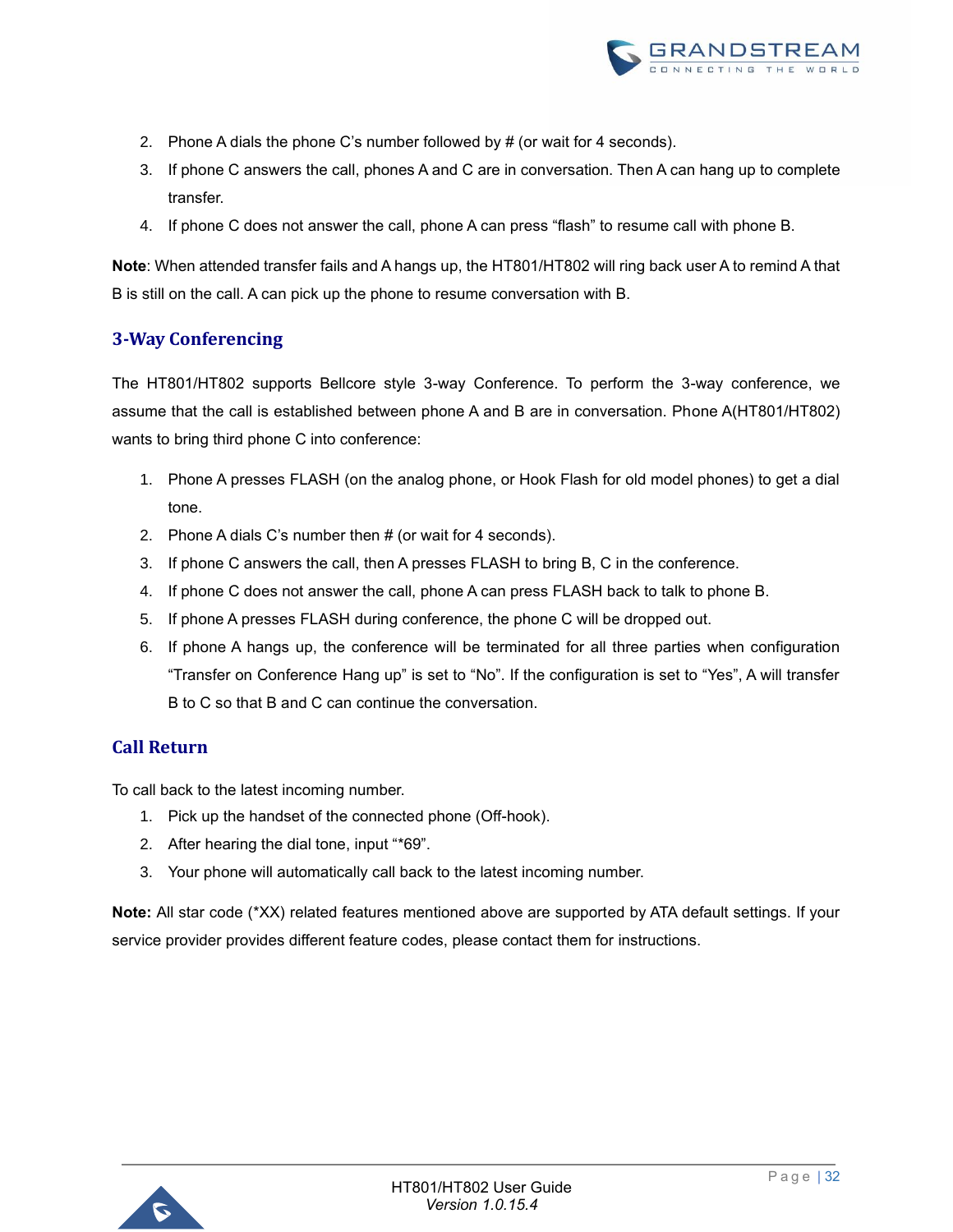

## <span id="page-33-0"></span>**Flash Digit Control**

If the option "Flash Digit Control" is enabled on web UI, call operation will require different steps as follows:

#### • **Call Hold:**

Assume that the call is established between phone A and B. The phone A received a call from C, then it held B to answer C. Press the "Flash + 1" to hang up the current call  $(A - C)$  and resume call on hold (B). Or press "Flash + 2" to hold current call  $(A - C)$  and resume call on hold  $(B)$ .

#### • **Attended transfer:**

Assume that the call is established between phone A and B. The phone A wants to *attend transfer* phone B to phone C:

- 1. On the phone A presses FLASH to hear the dial tone.
- 2. Phone A dials the phone C's number followed by # (or wait for 4 seconds).
- 3. If phone C answers the call, phones A and C are in conversation. Then A can press "Flash + 4" to complete transfer.

#### • **3-Way Conferencing:**

Assume that the call is established, and phone A and B are in conversation. Phone A(HT801/HT802) wants to bring third phone C into conference:

- 1. Phone A presses Flash (on the analog phone, or Hook Flash for old model phones) to get a dial tone.
- 2. Phone A dials C's number then # (or wait for 4 seconds).
- 3. When phone C answers the call, then A can press "Flash +3" to bring B, C in the conference.

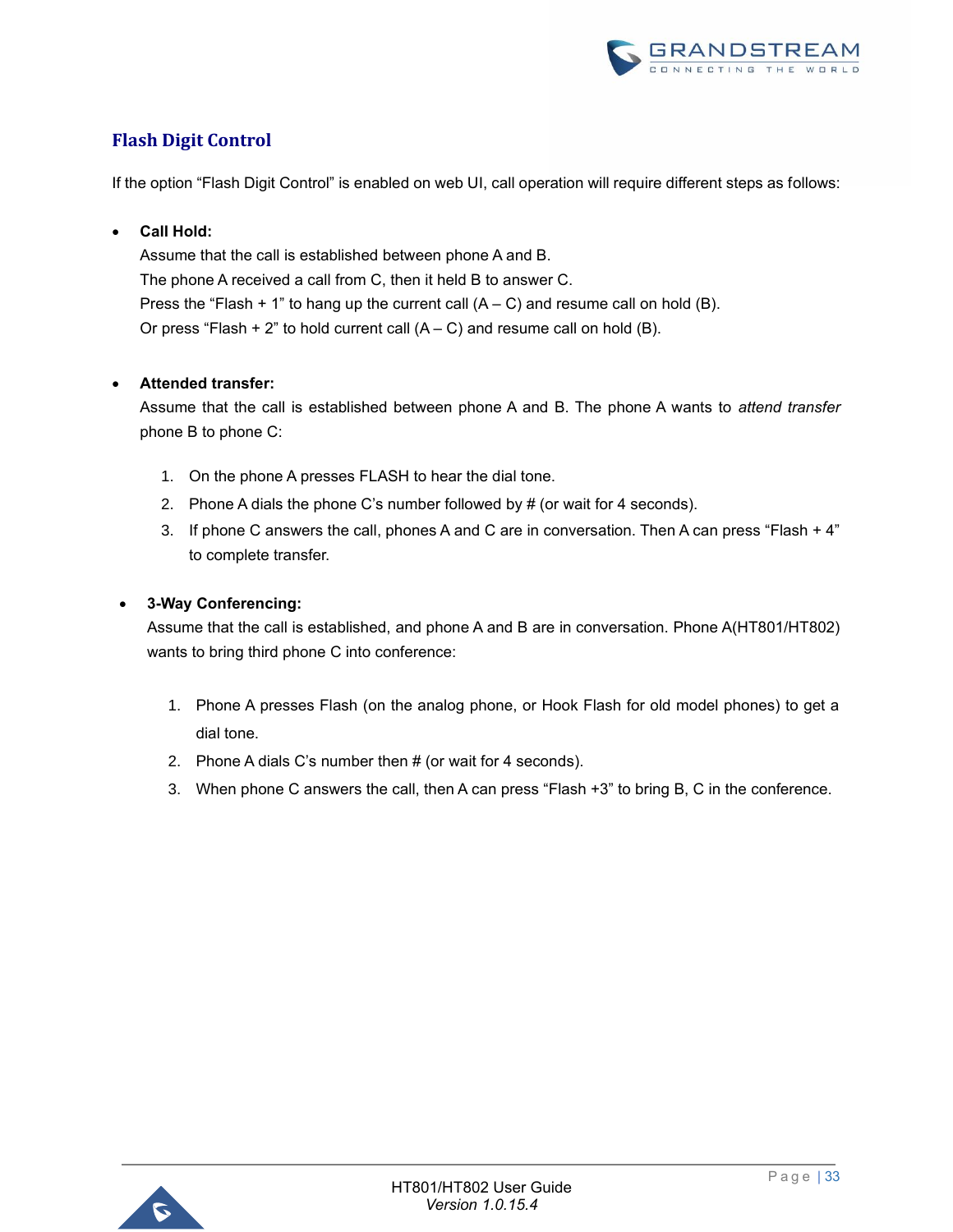

## <span id="page-34-0"></span>**RESTORE FACTORY DEFAULT SETTINGS**

## **Warning:**

Restoring the Factory Default Settings will delete all configuration information on the phone. Please backup or print all the settings before you restore to the factory default settings. Grandstream is not responsible for restoring lost parameters and cannot connect your device to your VoIP service provider.

There are three (3) methods for resetting your unit:

## <span id="page-34-1"></span>**Using the Reset Button**

To reset default factory settings using the reset button please follow the steps above:

- 1. Unplug the Ethernet cable.
- 2. Locate the reset hole on the back panel of your HT801/HT802.
- 3. Insert a pin in this hole, and press for about 7 seconds.
- 4. Take out the pin. All unit settings are restored to factory settings.

## <span id="page-34-2"></span>**Using the IVR Command**

Reset default factory settings using the IVR prompt:

- 1. Dial "\*\*\*" for voice prompt.
- 2. Enter "99" and wait for "reset" voice prompt.
- 3. Enter the encoded MAC address (Look below on how to encode MAC address).
- 4. Wait 15 seconds and device will automatically reboot and restore factory settings.

#### **Encode the MAC Address**

- 1. Locate the MAC address of the device. It is the 12-digit HEX number on the bottom of the unit.
- 2. Key in the MAC address. Use the following mapping:

<span id="page-34-3"></span>

| <b>Key</b> | <b>Mapping</b>                                         |
|------------|--------------------------------------------------------|
| $0 - 9$    | $0 - 9$                                                |
|            | 22 (press the "2" key twice, "A" will show on the LCD) |
| В          | 222                                                    |

#### **Table 7: MAC Address Key Mapping**

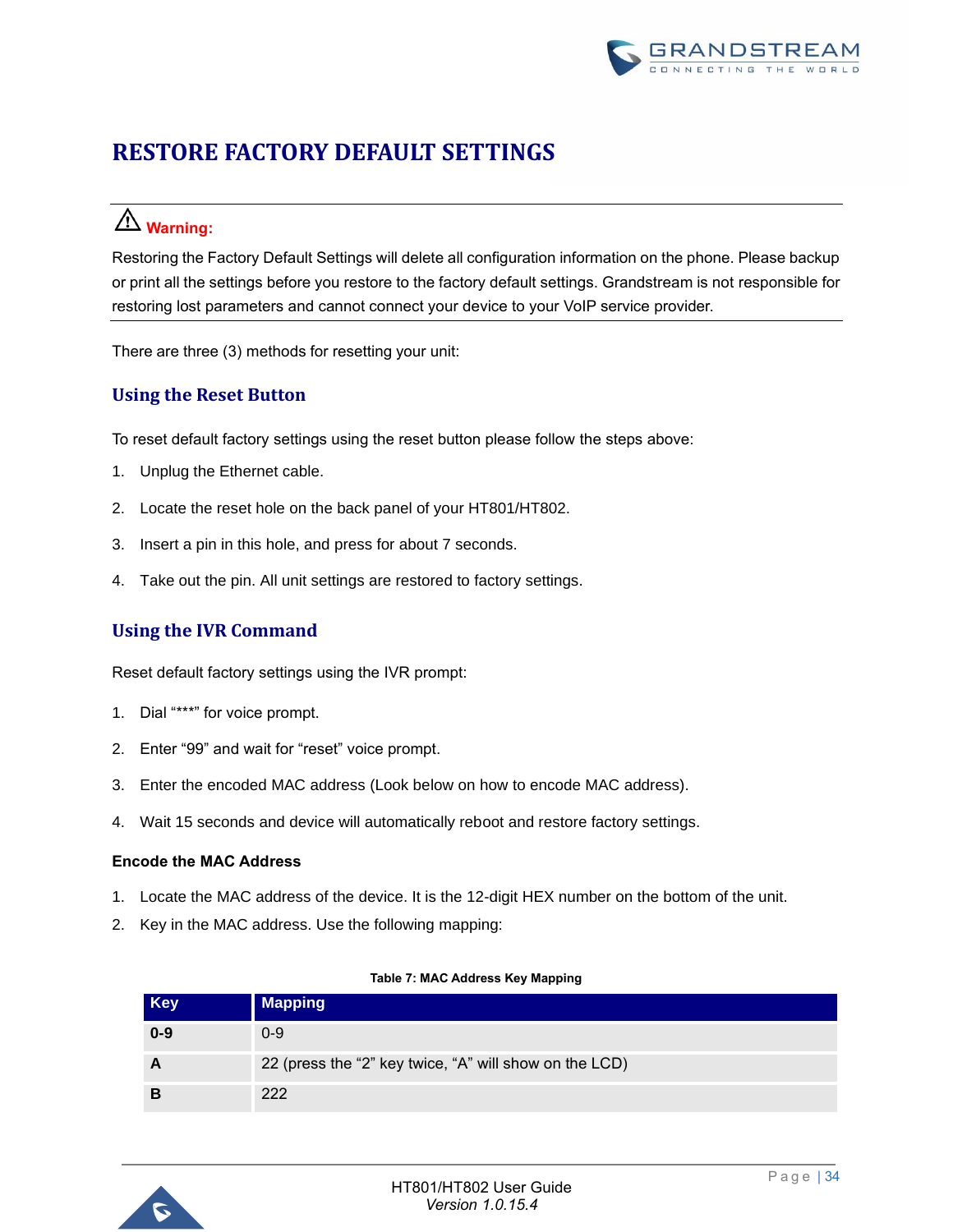

| 2222                                                   |
|--------------------------------------------------------|
| 33 (press the "3" key twice, "D" will show on the LCD) |
| 333                                                    |
| 3333                                                   |

For example: if the MAC address is 000b8200e395, it should be keyed in as "0002228200333395".